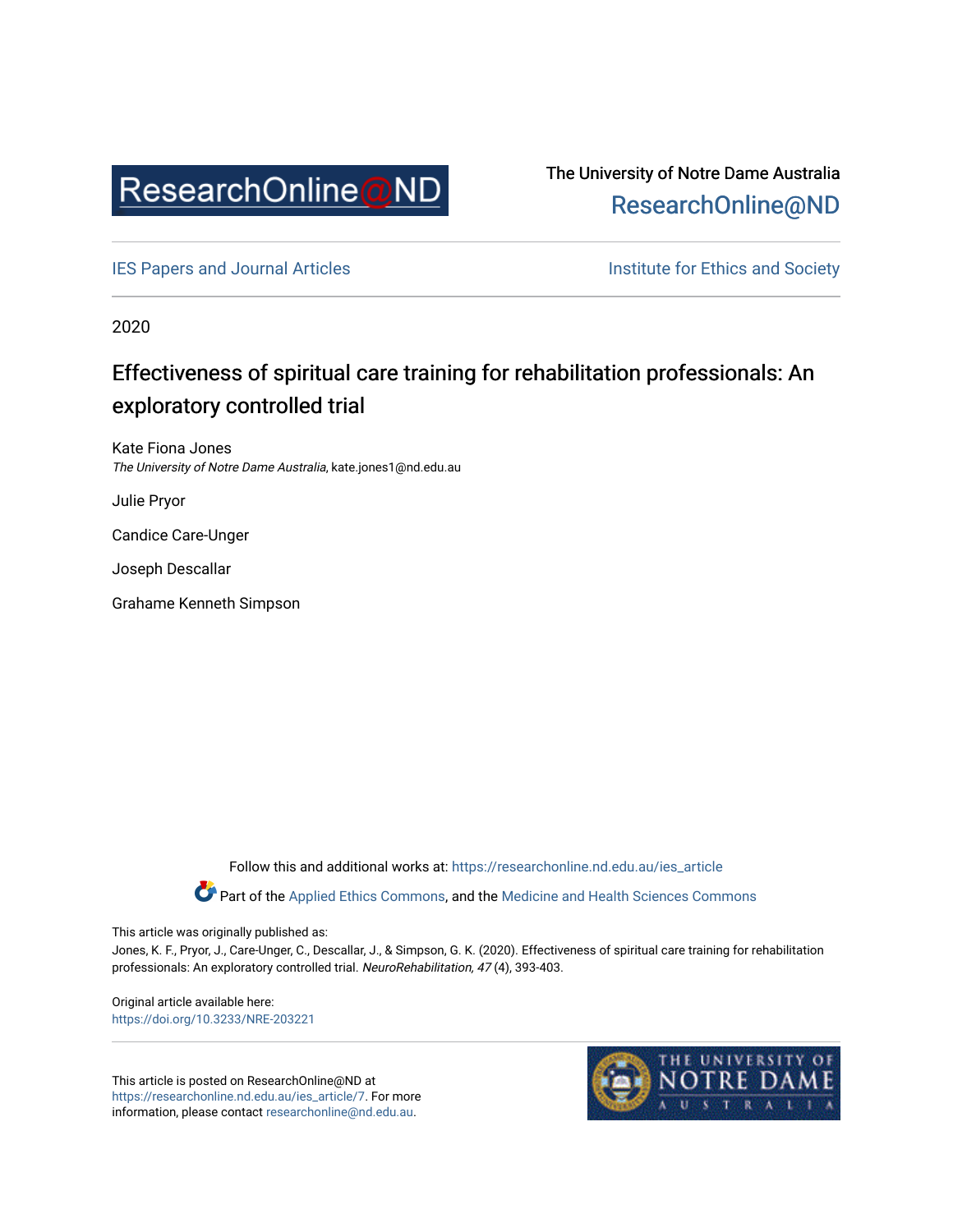This is the Uncorrected Author Proof of the following article, as accepted for publication.

Jones, Kate Fiona, Pryor, Julie, Care-Unger, Candice, Descallar, Joseph and Simpson, Grahame Kenneth. (2020) Effectiveness of spiritual care training for rehabilitation professionals: An exploratory controlled trial. *NeuroRehabilitation*, *47*(4), 393-403. doi: 10.3233/NRE-203221

This article was published in *NeuroRehabilitation*, 22 December, 2020.

Published version available online at: -

<https://doi/org/10.3233/NRE-203221>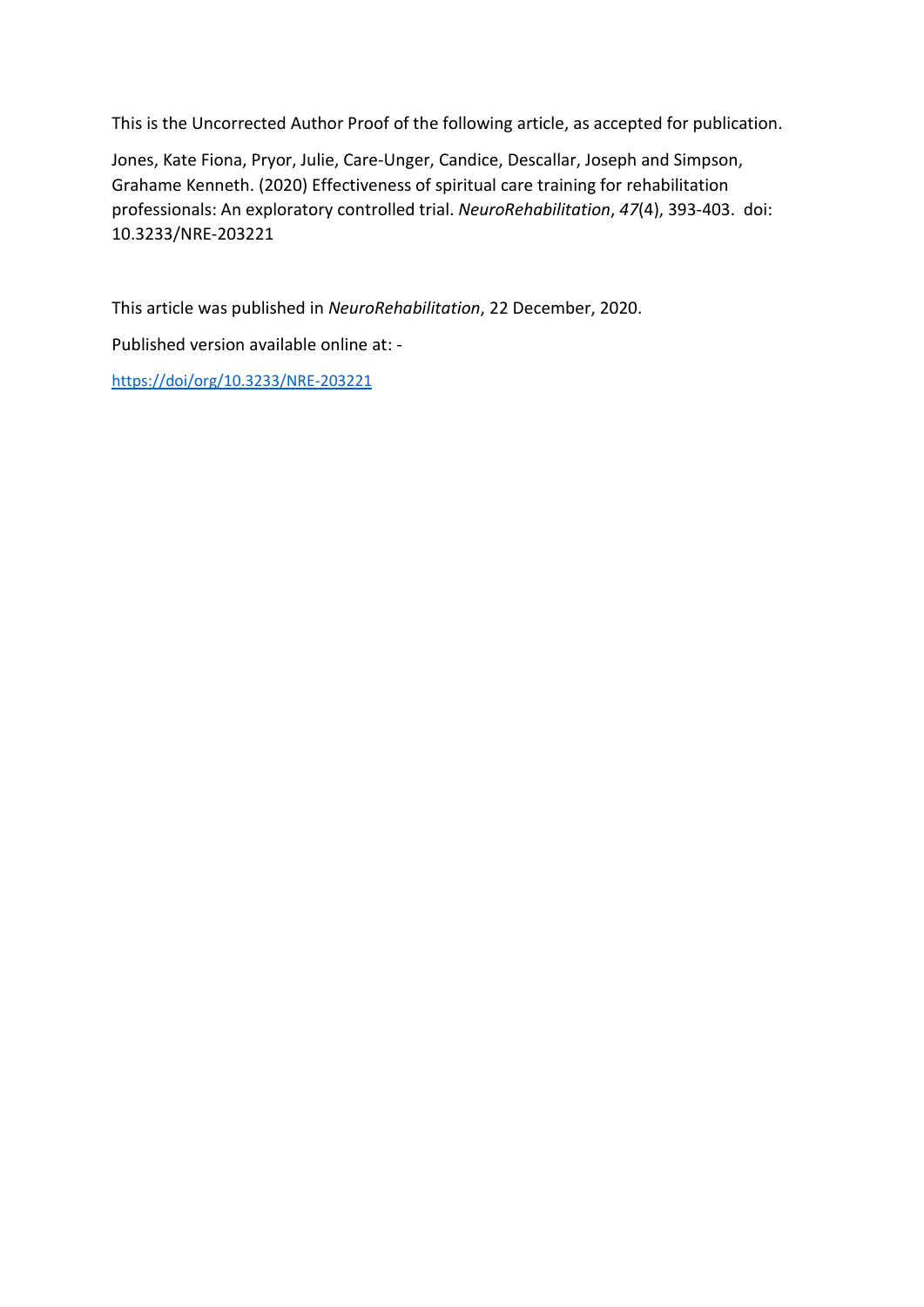# **T1 (21)**<br> **EPACATE CONSTRANT CONSTRANT CONSTRANT CONSTRANT (EXECUTED AUTOMOTIC PROPRETENT)**<br> **EPACATELY, NOW ANOTHOR CONSTRANT CONSTRANT AND THE CONSTRANT AND AN ALT AND ALT AND ARROW AND AN ALT AUTOMOTIC RESEARCT GROUP.** Effectiveness of spiritual care training for rehabilitation professionals: An exploratory controlled trial 1 2 3

- Kate Fiona Jones<sup>a,g,∗</sup>, Julie Pryor<sup>a,b</sup>, Candice Care-Unger<sup>a</sup>, Joseph Descallar<sup>e, f</sup> 4
- and Grahame Kenneth Simpson $c,d,e$ 5
- <sup>a</sup> <sup>6</sup> *Royal Rehab, PO Box 6, Ryde, Sydney, NSW, Australia*
- <sup>b</sup> <sup>7</sup> *Susan Wakil School of Nursing & Midwifery, University of Sydney, Sydney, NSW, Australia*
- <sup>c</sup>*Brain Injury Rehabilitation Research Group, Ingham Institute for Applied Medical Research, Sydney, NSW,* 8
- *Australia*  $\alpha$
- <sup>d</sup> <sup>10</sup> *School of Human Services and Social Work, Griffith University, Brisbane, QLD, Australia*
- <sup>e</sup> <sup>11</sup> *Ingham Institute for Applied Medical Research, Liverpool, NSW, Australia*
- <sup>f</sup> <sup>12</sup> *South Western Sydney Clinical School, University of New South Wales, Liverpool, Australia*
- <sup>13</sup> <sup>E</sup>Institute for Ethics and Society, University of Notre Dame, Sydney, Australia

#### <sup>14</sup> **Abstract**.

- **BACKGROUND:** Spirituality has been recognised to play an important role in neurorehabilitation, however research findings 15
- indicate that rehabilitation professionals do not feel well equipped to deliver spiritual care. 16
- 17 **OBJECTIVE:** To evaluate a spiritual care training program for rehabilitation professionals.
- **METHODS:** An exploratory controlled trial was conducted. Participants enrolled in a two-module spiritual care training 18
- program. Spiritual care competency was measured with the Spiritual Care Competency Scale. Confidence and comfort levels 19
- were measured using the domains of the Spiritual Care Competency Scale. The Spirituality and Spiritual Care Rating Scale 20
- assessed participant attitudes and knowledge. Measures were administered three times: pre-program, post-program and six  $21$
- weeks after program completion. 22
- **RESULTS:** The training was attended by 41 rehabilitation professionals working in spinal cord or traumatic brain injury. 23
- Thirty-two control group participants were recruited. Multilevel models found that for levels of spiritual care competency, 24
- confidence, comfort, and ratings on existential spirituality, pre intervention scores increased significantly in the intervention 25
- group at post intervention  $(p < 0.05)$  and were maintained at follow-up. 26
- **CONCLUSIONS:** The results of this study demonstrated that a spiritual care training program was effective in increasing 27
- levels of self-reported competency, confidence and comfort in delivery of spiritual care for rehabilitation professionals. 28
- <sup>29</sup> Keywords: Spirituality, spiritual care, health professionals, spinal cord injury, traumatic brain injury, rehabilitation

# **1. Introduction** 30

Traumatic brain injury and spinal cord injury are <sup>31</sup> life changing injuries which can impact upon a per-<br>32 son's physical, psychological, emotional or spiritual 33 well-being. While much research has focused upon 34 the negative impacts of neurotrauma, a growing  $\frac{35}{2}$ 

<sup>∗</sup>Address for correspondence: Kate Jones, Institute for Ethics and Society, University of Notre Dame, PO Box 944, Broadway NSW 2007. Australia. Tel.: +61 414 875 163; E-mail: kate.jones1@nd.edu.au.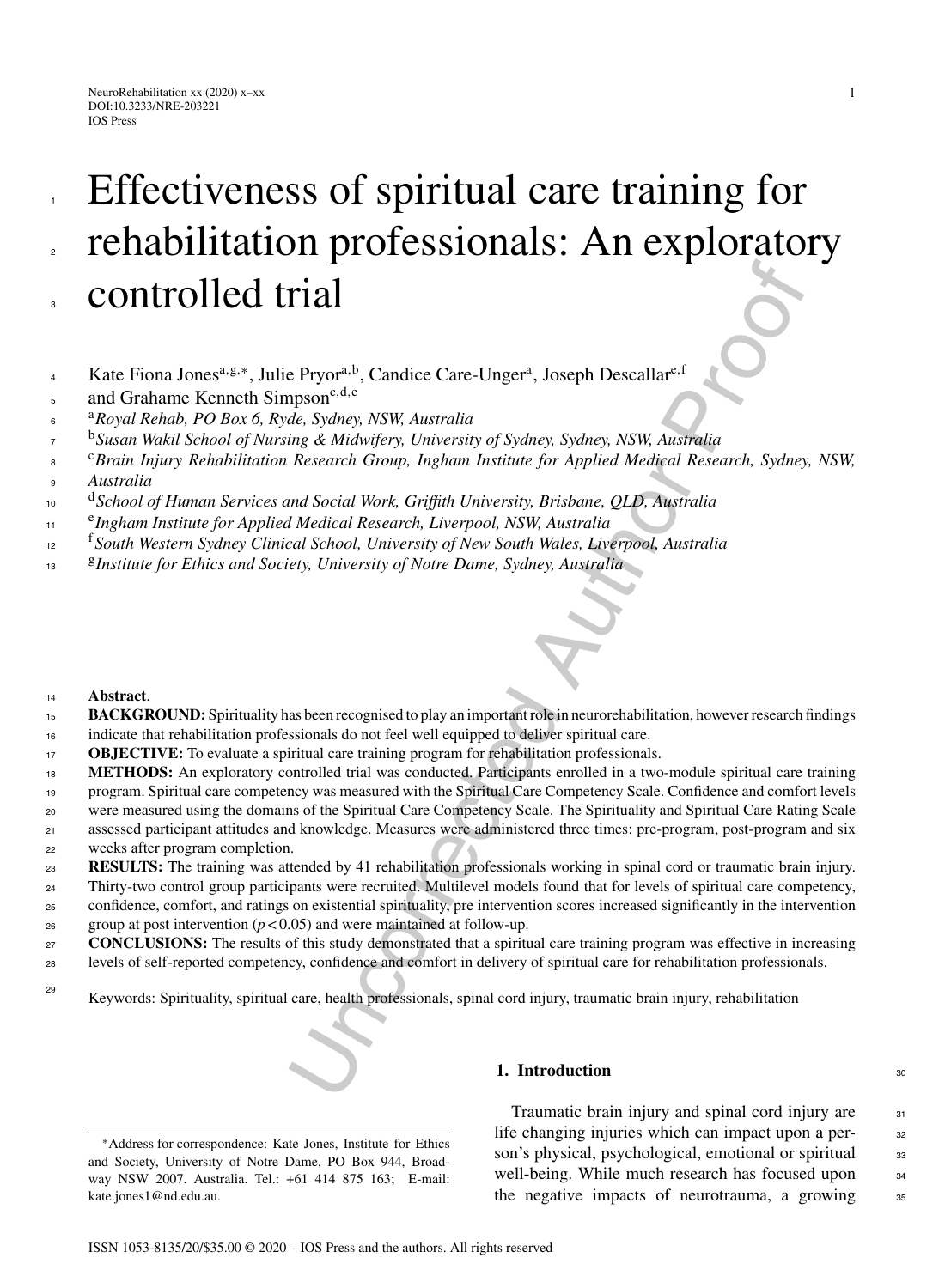body of literature is emphasising the strengths and resilience of injured people and their family members (White, Driver, & Warren, 2008). One factor increas- ingly thought to contribute to resilience is spirituality (Fricchione & Nejad, 2012; Smith, Ortiz, Wiggins,

<sup>41</sup> Bernard, & Dalen, 2012; Walsh, 2003).

 Spirituality has been described as 'the aspect of humanity that refers to the way individuals seek and express meaning and purpose, and the way they experience their connectedness to the moment, to self, to others, to nature and to the significant or sacred'(Puchalski et al., 2009). Spirituality and reli- gion have generally been described as distinct but overlapping constructs, with religion considered to encapsulate "an institutionalised (i.e. systematic) pat- tern of values, beliefs, symbols, behaviours, and experiences that are oriented toward spiritual con- cerns, shared by a community, and transmitted over time in traditions" (Canda & Furman, 2009, p. 59). This positions spirituality as the broader of the two constructs, encompassing a range of different sources of meaning and connection, including but not limited to religious faith (Davis et al., 2015; Jones, Dorsett, Simpson, & Briggs, 2018).

 The role of spirituality in promoting whole-of- person care is becoming evident within healthcare (Cobb, Puchalski, & Rumbold, 2012; Koenig, 2012). The results of two recent scoping reviews demon-<sup>64</sup> strate that spirituality has been positively associated with quality of life, life satisfaction, mental and phys- ical health, and resilience after both spinal cord injury (SCI) (Jones, Simpson, Briggs, & Dorsett, 2016) and traumatic brain injury (TBI) (Jones, Pryor, Care-Unger, & Simpson, 2018). Johnstone, Glass and Oliver (2007) have argued that addressing the spiri- tual needs of people affected by chronic disabilities, such as TBI and SCI, may be equally as important as addressing those needs in people with end-of-life conditions or illnesses. They suggested spirituality (or religion) may help such people "cope with their disability, give new meaning to their lives based on their newly acquired disabilities, and help them to establish new life goals" (p.1155).

 Spiritual care has been described as "person cen- tred care which seeks to help people (re)discover hope, resilience and inner strength in times of illness, 82 injury, transition and loss" (NHS Education for Scot-83 land, 2013). Despite the increasing awareness of the importance of spirituality after neurotrauma, existing research suggests spirituality is not well incorpo- rated in neurorehabilitation practice (Jones, Dorsett, Briggs, & Simpson, 2018; Jones, Pryor, Care-Unger, & Simpson, 2020). A recent study revealed that while  $\frac{88}{8}$ rehabilitation health professionals acknowledged the 89  $im$  importance of spirituality for patients, several barriers  $\frac{1}{2}$ to addressing patients' spiritual needs were identified;  $\qquad \qquad$ 91 these included a need for more training  $(80\%)$ , not  $\qquad$  92 enough time (74%) and personal discomfort (61%)  $\frac{1}{2}$ (Jones et al., 2020). These findings are consistent <sup>94</sup> with results from other healthcare areas and disciplines, including palliative care doctors (Best, Butow, <sup>96</sup> & Olver, 2016), acute care nurses (Gallison, Xu, Jurgens, & Boyle, 2012), social workers (Oxhandler, <sup>98</sup> Parrish, Torres, & Achenbaum, 2015) and physiother- 99 apists (Oakley, Katz, Sauer, Dent, & Millar, 2010). 100 These studies have also demonstrated that overcoming these barriers in the delivery of spiritual care is 102 important for healthcare professionals from a range 103 of disciplines. <sup>104</sup>

A number of spiritual care training programs and 105 resources have been developed and trialled within 106 healthcare settings to assist healthcare professionals to better address the spiritual needs of clients 108 (NHS Education for Scotland, 2009). In a systematic  $10^{9}$ review of the literature, Paal, Helo and Frick (2015) 110 found that spiritual care training assisted participants 111 to increase their awareness of personal spirituality 112 and spiritual needs, clarify the role of spirituality and 113 importance of spiritual care, and prepare trainees for  $114$ spiritual encounters. However, Paal and colleagues 115 also noted that few studies were well evaluated, and 116 seldom involved a control group. Much of the training 117 was conducted within the field of palliative care. 118

rived as the aspect of the conditional est. (2000). These mathes or the approximate way individuals seek with results from other helalthcare areas and the way they hines, including palliative care doctors (Beet, 2001), So Professional development training in the contemporary health context has to compete with a broad 120 range of other demands that health staff juggle in 121 carrying out their daily duties. Within this context, multimodal presentation formats (online, faceto-face) employing brief training interventions are 124 highly desirable. A few spiritual care programs have  $125$ indicated that brief training in spiritual care can be  $126$ effective in improving confidence and comfort levels in healthcare professionals. Cerra and Fitzpatrick 128 (2008) observed that changes in healthcare profes- <sup>129</sup> sionals' perceptions of spirituality were achieved 130 after a two hour didactic lecture, while Meredith 131 and colleagues  $(2012)$  reported changes in spiritual  $132$ care and confidence after healthcare professionals 133 attended a single workshop. Therefore, the aim of 134 this study was to evaluate the effectiveness of a brief 135 spiritual care training program to expand attitudes 136 and knowledge regarding spirituality and spiritual 137 care, and to increase rehabilitation professionals' levels of competency, confidence and comfort in the 139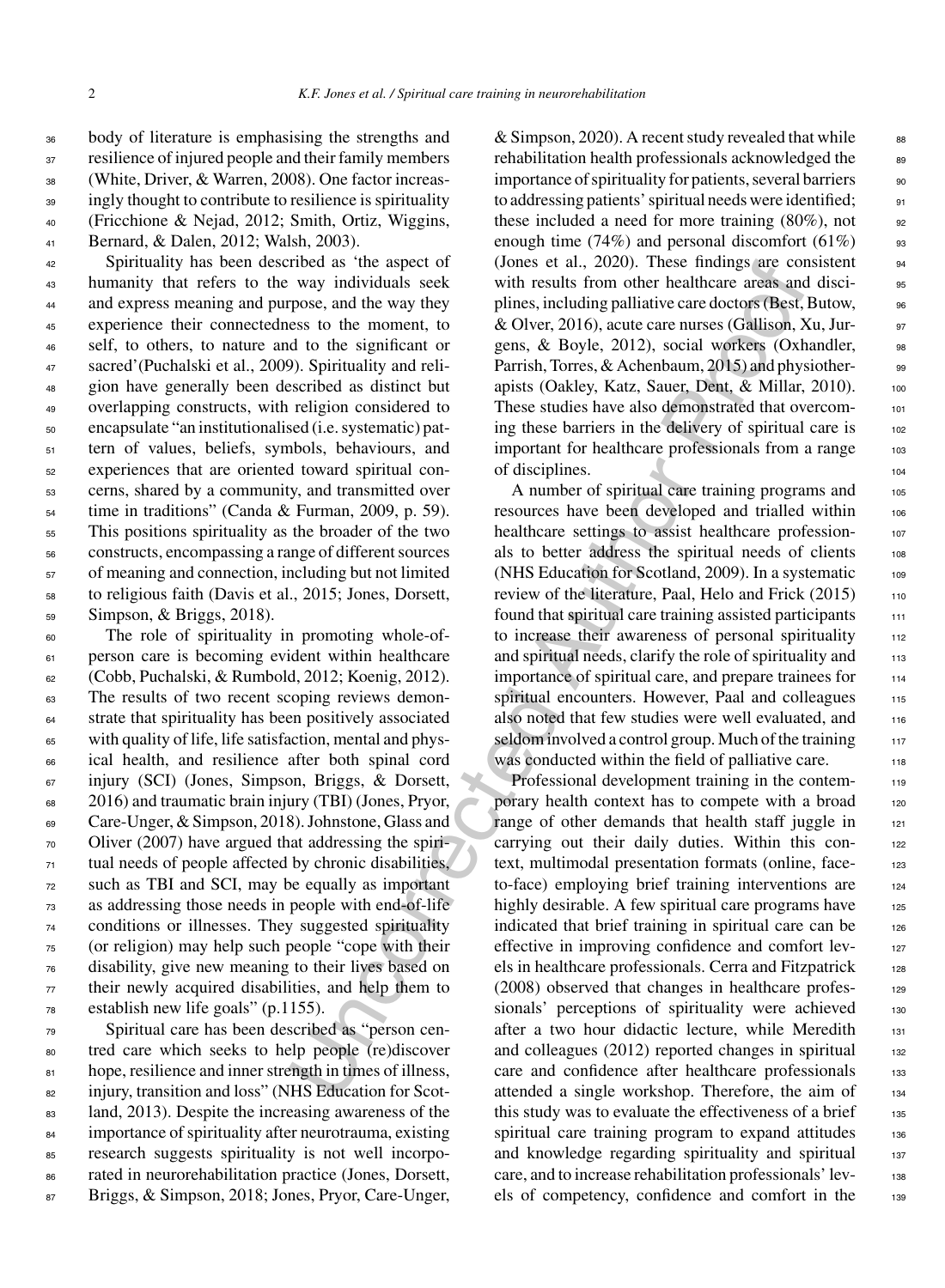|        |                                             | $100$ secured by $100$               |                                      |  |  |
|--------|---------------------------------------------|--------------------------------------|--------------------------------------|--|--|
| Module | <b>Session Aims</b>                         | Key Content                          | Format                               |  |  |
|        | To introduce the concept of spirituality,   | Spirituality and healthcare          | Self-study online                    |  |  |
|        | highlight its important role in             | The importance of spirituality after | Written content                      |  |  |
|        | rehabilitation, and present a range of      | traumatic injury                     | Videoed interviews of former clients |  |  |
|        | different sources of spiritual strength     | What is spirituality?                |                                      |  |  |
|        | that clients might draw upon                | Sources of spiritual strength        |                                      |  |  |
|        | To build skills in spiritual care practice. | Understanding spirituality           | Workshop face-to-face                |  |  |
|        |                                             | Introduction to spiritual care       | Didactic content                     |  |  |
|        |                                             | Introduction to spiritual care tools | Videoed interviews                   |  |  |
|        |                                             | Role plays                           | Role plays                           |  |  |
|        |                                             | Looking after ourselves              | Individual exercises                 |  |  |

Table 1 Program outline

<sup>140</sup> delivery of spiritual care. An underlying assumption 141 of the program was that spiritual care is relevant to all <sup>142</sup> healthcare disciplines, and therefore training should <sup>143</sup> be provided to all members of the multidisciplinary <sup>144</sup> team.

#### <sup>145</sup> **2. Methods**

#### <sup>146</sup> *2.1. Participants*

 This study was an exploratory controlled trial. Eth- ical approval was obtained from Northern Sydney Local Health District Human Research Ethics Com- mittee (LNR AU/1/5688313). Recruitment took place 151 between February and December 2019. The trial was conducted across four specialised neurorehabilitation units in Sydney Australia (2 TBI, 2 SCI). To limit the possibility of contamination, two units (1 TBI, 1 SCI) were targeted for the training, with staff from the other two units acting as controls. Invitations to par- ticipate were distributed via email, or through direct contact with study investigators, to all members of the respective multidisciplinary teams. Written consent was obtained from all participants, who participated as volunteers.

#### <sup>162</sup> *2.2. Intervention*

 The Spiritual Care Training Program consisted of two modules (see Table 1). Module 1 is a one fle- hour computer-based self-study unit which includes written information and video footage. Participants are introduced to the concept of spirituality and pro- vided with examples of how people with a traumatic brain injury or spinal cord injury, and their family members, have drawn upon different sources of spiri- tuality in their adjustment. All participants completed the self-study module (Module 1) before Module 2.

some a Sources of spiritual strength. The same spiritual strength and the place the properties the properties consider the properties are properties to consider the sole play and properties are properties as the propertie Module 2 is a 1.5 hour face-to-face workshop. It  $173$ includes didactic input, videoed interviews with <sup>174</sup> former patients, the introduction of spiritual care 175 tools, and the opportunity to practise skills via role 176 plays. This content draws upon existing literature 177 and approaches to spiritual care training (Hodge, 178 2013; Puchalski & Romer, 2000). Program materi- <sup>179</sup> als emphasise that clients may draw upon a range of 180 sources of spiritual strength, including but not limited 181 to religious faith (Davis et al., 2015). In the role plays,  $182$ participants break into pairs and are provided with 183 case scenarios which depict conversations which may <sup>184</sup> arise with patients. They have opportunity to practise 185 taking the role of health professional or patient. Role 186 play practice incorporates exploration of the patient's 187 source of spiritual strength, the meaning this source 188 of spiritual strength currently holds for them, con- <sup>189</sup> nections and relationships that are important to them, 190 and how the patient would like their health profes- <sup>191</sup> sional to assist them to access their source of spiritual 192 strength. Participants are provided with the oppor-<br>193 tunity to reflect upon their own sources of spiritual 194 strength, and resources to use should they wish to 195 refer a patient for further support.

#### 2.3. *Measures* 197

Spiritual care competency was the primary outcome of interest. The Spiritual Care Competency 199 Scale (SCCS) (van Leeuwen, Tiesinga, Middel, Post, 200 & Jochemsen, 2009) is a valid and reliable 27 item  $201$ measure which rates participant perceptions of competency in providing spiritual care. The 27 items 203 are scored on a five-point scale from "completely <sup>204</sup> disagree" to "completely agree" with total possible 205 scores ranging from 27 to 135. The scale consists 206 of six domains which measure: 1) assessment and <sup>207</sup> implementation of spiritual care; 2) professionalisa- <sup>208</sup> tion and improving the quality of spiritual care;  $3$   $_{208}$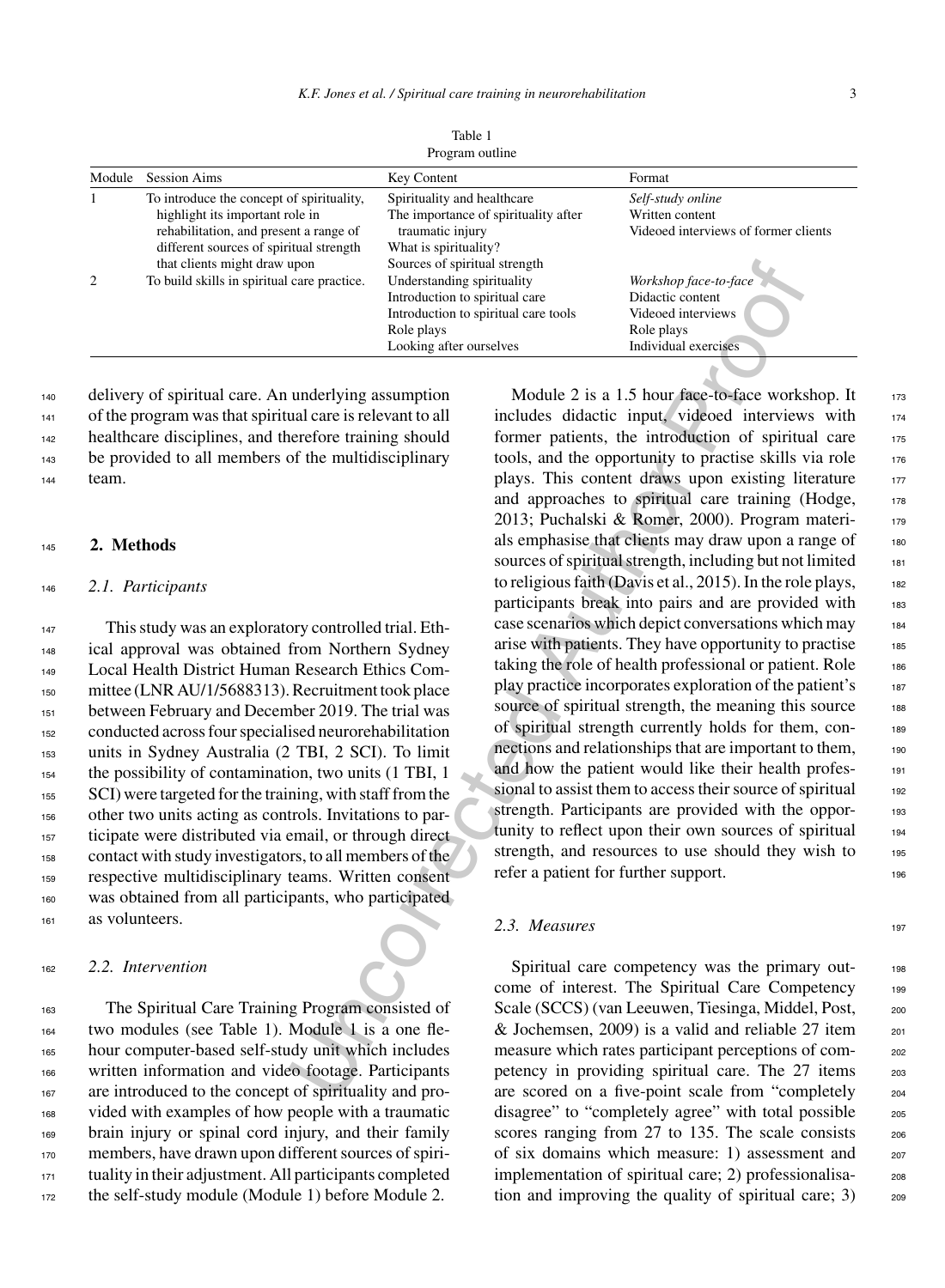personal support and patient counselling; 4) referral to professionals; 5) attitude towards patients' spiritu- ality; and 6) communication. Scores are measured on a five-point scale from 1 "completely disagree" to 5 <sup>214</sup> "fully agree". Cronbach's alpha for the six domains 215 ranged from 0.56 to 0.82. The scale has good homo- geneity, average inter-item correlations, and good test-retest reliability (van Leeuwen et al., 2009). It was originally designed for nursing staff, so minor 219 adjustments were made to the wording to ensure its suitability for a wider range of professions.

 Secondary outcomes of interest comprised partic- ipant levels of confidence and comfort, and attitudes and knowledge regarding spirituality and spiritual care. Participants were invited to rate their confi- dence and comfort levels from 0 to 10 based on the six Spiritual Care Competency Scale domains (van Leeuwen et al., 2009) listed above, with higher scores indicating higher levels of confidence or comfort. Par- ticipants' perceptions of spirituality and spiritual care were measured using the Spirituality and Spiritual Care Rating Scale (SSCRS) (McSherry, Draper, & Kendrick, 2002). The 17-item measure of spiritual- ity and spiritual care uses a five-point scale ranging from 1 "strongly disagree" to 5 "strongly agree". A four factor model of the SSCRS (Ross et al., 2014) was used: Existential Spirituality (view that spiritu- ality is concerned with people's sense of meaning, purpose, value, peace and creativity; 5 items); Reli- giosity (view that spirituality is only about religious beliefs; 3 items); Spiritual Care (view of spiritual care in its broadest sense including religious and exis- tential elements, for example facilitating religious rituals and showing kindness; 5 items); and Personal Care (taking account of people's beliefs, values and dignity; 3 items), with one item contributing to the score of two of the subscales. Scores (total and sub- scale scores) are calculated by averaging the mean for the relevant items (all scores therefore range from  $_{249}$  1–5). A broader view of spirituality and spiritual care is indicated by higher scores (Ross et al., 2014). The SSCRS has a modest level of internal consistency  $_{252}$  (Cronbach's alpha = 0.64) (McSherry, 1997) and has been used in a range of health settings, including rehabilitation (Austin, Macleod, Siddall, McSherry,  $255 \&$  Egan, 2016).

#### <sup>256</sup> *2.4. Procedures*

<sup>257</sup> After signing the consent form, participants in <sup>258</sup> the intervention group were provided with access to <sup>259</sup> the online component (Module 1). They were then provided with details to attend the program workshop 260 (Module 2), which was scheduled approximately two  $_{261}$ weeks later. The scales were administered at three 262 timepoints (pre-program, post-program, follow-up). 263 The first timepoint (pre-program) occurred two  $264$ weeks prior to Module 1, the second timepoint 265 (post-program) immediately after Module 2, and the <sup>266</sup> third timepoint (follow-up) four to six weeks after  $267$ completing the training. The same measures were 268 administered to the control group participants at the 269 same time intervals. Data about demographic, discipline and work experience variables for both groups 271 were collected at the pre-program timepoint. The  $272$ question "Do you consider yourself a spiritual per-<br><sub>273</sub> son? Please rank on a scale from 0 to 10 where 0 is 274 'not spiritual at all' and 10 is 'very spiritual" was <sup>275</sup> included to determine each participant's perceived 276 level of spirituality.

2.5. Data analysis 278

correlations, and good (post-program) immediately after Module 2,<br>
interactions and good (post-program) immediately after Module 2,<br>
nursing staff, so minor completing the training. The same measure<br>interacts and any domi Descriptive data were generated, and betweengroups analysis at baseline on demographic variables <sup>280</sup> was conducted. Multilevel models with piecewise 281 slopes using restricted maximum likelihood (REML) 282 were used to analyse each outcome measure over 283 time. Each participant was considered level-2 in the 284 models and the individual visits were level-1. A level-<br>285 2 predictor representing whether the person was in <sup>286</sup> the intervention or control group was added to each 287 model. Two piecewise variables that indicate time 288 from 1) pre intervention to post intervention and from  $289$ 2) post intervention to follow-up were added to the 290 model as level-1 variables. Interaction terms between <sub>291</sub> group and each of the piecewise variables were added <sup>292</sup> to assess differences in the outcomes between groups 293 over time. Random intercepts were included in each <sup>294</sup> model, and random slopes based on the piecewise 295 variables were considered.  $p < 0.05$  was considered  $296$ statistically significant. The data analysis was gener-<br>297 ated using SAS Enterprise Guide software, Version <sup>298</sup> 7.15 of the SAS System for Windows.

A satisfaction questionnaire measuring participant 300 ratings of program content and usefulness was administered at the post-program timepoint. An open-ended 302 question inviting participants to comment on the 303 'most significant change' they had observed since the <sup>304</sup> training was added at the follow-up evaluation time-<br>sos point. A thematic analysis of this qualitative data was  $306$ conducted according to guidelines provided by Braun 307 and Clarke (2006) including familiarisation with the 308 data; generating initial codes; searching for themes;  $309$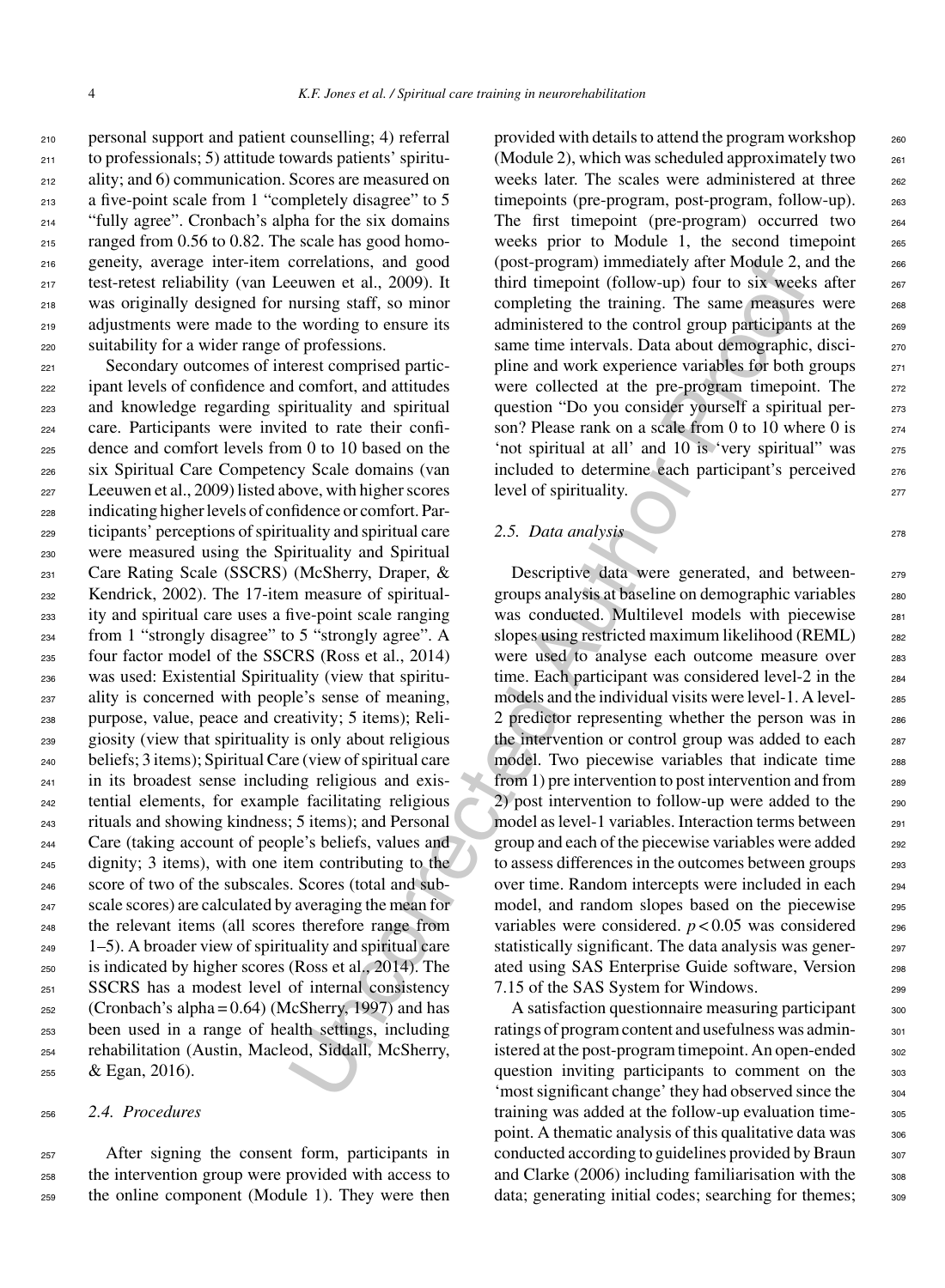<sup>310</sup> reviewing themes; defining and naming themes; and <sup>311</sup> producing a report.

# <sup>312</sup> **3. Results**

 In relation to the intervention group, 47 reha- bilitation professionals expressed initial interest in 315 participating in the training and provided consent. 316 Six of the 47 withdrew from the study prior to the 317 training due to sickness, work commitments or other unexpected events, resulting in 41 rehabilitation pro- fessionals who completed the training. A further 32 rehabilitation professionals were recruited to the con- trol groups. See Fig. 1 for details of the numbers of questionnaires completed at each time point by the two groups.

 Demographic details for all the participants are reported in Table 2. Between group analyses (*t*- test, chi square) revealed no significant differences <sup>327</sup> between the intervention and control groups on age, gender, religious affiliation, patient group (TBI, SCI),

years of experience, or whether they considered 329 themselves to be a spiritual person. 330

For spiritual care competency, confidence, com-<br>331 fort, and the "existential factor" of the SSCRS, 332 pre intervention scores were not significantly dif-<br>333 ferent between the two groups  $(p > 0.05)$ , however,  $334$ increased significantly in the intervention group at 335 post intervention ( $p < 0.05$ ). The observed differences  $336$ 



Fig. 1. Flow diagram of the study.

|                                                                             |                             | increased significantly in the intervention go                |                                    |                           |  |
|-----------------------------------------------------------------------------|-----------------------------|---------------------------------------------------------------|------------------------------------|---------------------------|--|
| tion to the intervention group, 47 reha-                                    |                             | post intervention ( $p < 0.05$ ). The observed differentially |                                    |                           |  |
| professionals expressed initial interest in                                 |                             |                                                               |                                    |                           |  |
| ing in the training and provided consent.                                   |                             |                                                               |                                    |                           |  |
| : 47 withdrew from the study prior to the                                   |                             |                                                               |                                    |                           |  |
| ue to sickness, work commitments or other                                   |                             | Intervention group: completed pre-                            | Control group: complet             |                           |  |
|                                                                             |                             | program questionnaires                                        |                                    | program questionna        |  |
| d events, resulting in 41 rehabilitation pro-                               |                             | $n = 41$                                                      |                                    | $n = 32$                  |  |
| who completed the training. A further 32                                    |                             |                                                               |                                    |                           |  |
| ion professionals were recruited to the con-                                |                             |                                                               |                                    |                           |  |
| s. See Fig. 1 for details of the numbers of                                 |                             | Completed post-program                                        |                                    | Completed post-prog       |  |
| aires completed at each time point by the                                   |                             | questionnaires                                                |                                    | questionnaire             |  |
| S.                                                                          |                             | $n = 41$                                                      |                                    | $n = 27$                  |  |
|                                                                             |                             |                                                               |                                    |                           |  |
| raphic details for all the participants are                                 |                             | Completed follow-up questionnaires                            |                                    | Completed follow-up quest |  |
| in Table 2. Between group analyses (t-                                      |                             | $n = 34$                                                      |                                    | $n = 27$                  |  |
| quare) revealed no significant differences                                  |                             |                                                               |                                    |                           |  |
| he intervention and control groups on age,                                  |                             |                                                               |                                    |                           |  |
| ligious affiliation, patient group (TBI, SCI),                              |                             |                                                               | Fig. 1. Flow diagram of the study. |                           |  |
|                                                                             |                             |                                                               |                                    |                           |  |
|                                                                             |                             | Table 2                                                       |                                    |                           |  |
|                                                                             |                             | Demographic and professional details $(N=73)$                 |                                    |                           |  |
|                                                                             |                             |                                                               |                                    |                           |  |
| Demographic items                                                           | Category                    |                                                               | Intervention                       | Control                   |  |
|                                                                             |                             |                                                               | Group<br>$N = 41$                  | Group<br>$N = 32$         |  |
| Gender (n,%)                                                                |                             |                                                               |                                    |                           |  |
|                                                                             | Female<br>Male              |                                                               | 33 (80.5)<br>8 (19.5)              | 25(78.1)<br>7(21.9)       |  |
| Age $(n, %)$                                                                | $21 - 29$                   |                                                               | 8 (19.5)                           | 9(28.1)                   |  |
|                                                                             | $30 - 39$                   |                                                               | 10(24.4)                           | 12(37.5)                  |  |
|                                                                             | $40 - 49$                   |                                                               | 13 (31.7)                          | 9(28.1)                   |  |
|                                                                             | 50 and over                 |                                                               | 10(24.4)                           | 2(6.3)                    |  |
| Type of patient group $(n, \%)$                                             | Spinal cord injury          |                                                               | 27 (65.9)                          | 20 (62.5)                 |  |
|                                                                             | Traumatic brain injury      |                                                               | 14(34.1)                           | 12(37.5)                  |  |
| Setting $(n, %)$                                                            | Inpatient                   |                                                               | 33 (80.5)                          | 32 (100.0)                |  |
|                                                                             | Community                   |                                                               | 8 (19.5)<br>12(29.3)               |                           |  |
| Area of expertise (discipline) $(n, \%)$                                    | Nursing                     |                                                               |                                    | 5 (15.6)                  |  |
|                                                                             |                             | Social work, psychology, case management                      | 12(29.3)                           | 7(21.9)                   |  |
| Work experience (years) (M,SD)                                              | Medical/other allied health |                                                               | 17(41.5)                           | 20(62.5)                  |  |
| Qualification $(n, \%)$                                                     | No bachelor degree          |                                                               | 13.1 (9.85)<br>3(7.3)              | 11.13 (9.77)<br>1(3.1)    |  |
|                                                                             | Bachelor degree             |                                                               | 24(58.5)                           | 20(62.5)                  |  |
|                                                                             | Master degree and above     |                                                               | 14(34.1)                           | 11 (34.4)                 |  |
| Ethnicity $(n, \%)$                                                         | Australian/New Zealander    |                                                               | 27 (65.9)                          | 19 (59.4)                 |  |
|                                                                             | Asian                       |                                                               | 4(9.8)                             | 6(18.8)                   |  |
|                                                                             | European                    |                                                               | 5 (12.2)                           | 7 (21.9)                  |  |
|                                                                             | Other*                      |                                                               | 5(12.2)                            |                           |  |
| Born in Australia (n,%)                                                     | Yes                         |                                                               | 26 (63.4)                          | 18 (56.3)                 |  |
| Religious affiliation $(n, \%)$                                             | None                        |                                                               | 11(26.8)                           | 10(31.3)                  |  |
|                                                                             | Christian                   |                                                               | 26 (63.4)                          | 17(53.1)                  |  |
|                                                                             | Hindu                       |                                                               | 1(2.4)                             | 3(9.4)                    |  |
|                                                                             | Muslim                      |                                                               | 1(2.4)                             | 1(2.4)                    |  |
|                                                                             | Jewish                      |                                                               | 2(4.9)                             |                           |  |
| Previous spiritual care training $(n, \%)$<br>Spiritual person 0–10 (M, SD) | Yes                         |                                                               | 3(7.3)<br>6.2(2.5)                 | 2(6.3)<br>5.4(2.7)        |  |
|                                                                             |                             |                                                               |                                    |                           |  |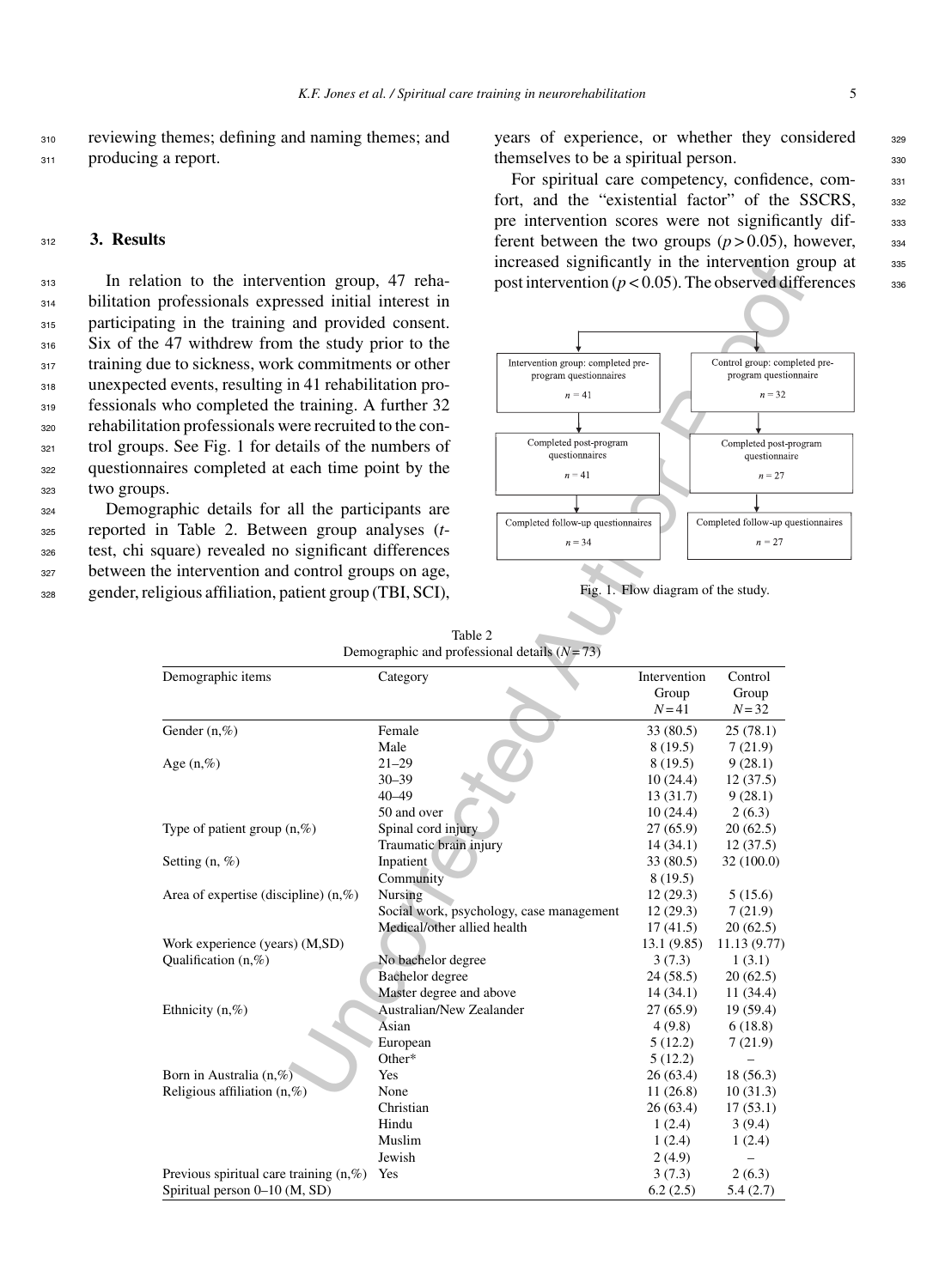| Mean<br>Lower<br>Mean<br>Lower<br>Mean<br>Lower<br>Group<br>Upper<br>Upper<br>Upper<br>95% CI<br>95% CI<br>95% CI<br>95% CI<br>95% CI<br>95% CI<br>91.38<br>98.38<br>$112.56^c$<br>109.35<br>$111.15^c$<br>107.78<br>94.88<br>115.77<br>114.52<br>Intervention<br>90.54<br>98.46<br>92.71<br>88.9<br>96.53<br>96.39<br>Control<br>94.50<br>92.57<br>88.75<br>Confidence<br>$46.95^{\circ}$<br>46.97c<br>44.02<br>Intervention<br>33.22<br>30.18<br>36.25<br>44.08<br>49.82<br>49.93<br>32.22<br>Control<br>28.78<br>35.65<br>31.90<br>28.52<br>35.28<br>32.76<br>29.38<br>36.13<br>Comfort<br>47.83 <sup>c</sup><br>47.72 <sup>c</sup><br>36.32<br>33.03<br>39.61<br>44.83<br>50.83<br>44.67<br>50.77<br>Intervention<br>Control<br>33.72<br>30.00<br>37.44<br>32.46<br>28.96<br>35.96<br>32.96<br>29.46<br>36.46<br>4.33 <sup>c</sup><br>$4.36^{\rm c}$<br>Exist<br>Intervention<br>4.07<br>3.90<br>4.24<br>4.16<br>4.50<br>4.18<br>4.54<br>3.88<br>4.07<br>3.78<br>3.98<br>3.77<br>3.57<br>3.97<br>Control<br>3.69<br>3.58<br>Religion<br>1.99<br>$1.64^{\rm a}$<br>1.63 <sup>c</sup><br>Intervention<br>1.82<br>1.65<br>1.48<br>1.81<br>1.45<br>1.81<br>1.94<br>1.75<br>2.13<br>1.94<br>1.74<br>2.15<br>2.10<br>1.89<br>2.30<br>Control<br>4.69 <sup>c</sup><br>4.57 <sup>c</sup><br>4.31<br>4.15<br>4.48<br>4.56<br>4.81<br>4.44<br>4.71<br>Intervention<br>Control<br>4.37<br>4.10<br>3.95<br>4.25<br>4.13<br>3.98<br>4.28<br>4.18<br>4.00<br>4.29 <sup>b</sup><br>4.24 <sup>b</sup><br>4.08 <sup>a</sup><br>4.25<br>4.47<br>Intervention<br>3.91<br>4.12<br>4.06<br>4.42<br>Control<br>3.61<br>4.00<br>4.07<br>3.84<br>3.80<br>3.86<br>3.66<br>3.64<br>405<br>Note. CI, Confidence Interval; SCCS, Spiritual Care Competency Scale. A multilevel model was used to model the outcomes over time and<br>compare the intervention and control groups at each time point. <sup>a</sup> Indicates mean is significantly different compared with the control group<br>for that outcome at the same time point with $0.01 < p < 0.05$ . <sup>b</sup> Indicates mean is significantly different compared with the control group for<br>that outcome at the same time point with $0.001 < p < 0.01$ . <sup>c</sup> Indicates mean is significantly different compared with the control group for that<br>outcome at the same time point with $p < 0.001$ .<br>between the groups at post intervention were main-<br>were already incorporating spiritual care into their<br>tained at follow-up. A similar trajectory was observed<br>practice.<br>for the SSCRS "spiritual care" factor, with the excep-<br>Suggestions for improving the program included<br>tion of the score decreasing in the intervention group<br>extending the duration of the program, providing<br>between post intervention and follow-up ( $p < 0.05$ ),<br>information for referral to chaplaincy and other faith<br>however, remaining significantly higher than the<br>services, and advice on documentation in the medical<br>control group $(p<0.001)$ . For the SSCRS factor<br>record. When invited to comment on something they<br>"religion", control group scores were significantly<br>hoped to do better as a result of the program, many<br>higher at post intervention ( $p < 0.05$ ) and follow-up<br>reported incorporating more meaningful questions<br>$(p<0.001)$ . For the SSCRS factor "personal care",<br>into their practice and following clients up regarding<br>intervention group scores were higher at pre inter-<br>their spiritual needs.<br>vention ( $p < 0.05$ ), with differences increasing at post<br>As part of the four to six-week follow-up, inter-<br>vention group participants were invited to describe<br>intervention ( $p < 0.05$ ) and maintained at follow-up<br>$(p < 0.05)$ (see Table 3, Fig. 2).<br>the most significant change they had noticed in their<br>The post-program questionnaire invited partici-<br>thinking or practice since the training (see Table 5).<br>pants to rate and provide comments about workshop<br>The 31 responses could be summarised by two key<br>content and usefulness (see Table 4). Across all<br>themes: increased awareness and understanding of<br>aspects of the workshop, the majority of partici-<br>spirituality as a broad concept, and increased confi-<br>pants rated the training as 'good' or 'very good'.<br>dence to provide spiritual care.<br>The 'program overall' was rated as 'very good'<br>i) Increased awareness and understanding of spir-<br>by the majority of participants. The lowest ranked<br>ituality as a broad concept<br>aspect of the program was 'the usefulness of the<br>Participants reported that following the pro-<br>program in increasing my comfort levels', how-<br>gram they were more aware about clients having<br>ever, most participants considered the program to<br>spiritual needs, alert to the expression of spiri-<br>be 'good' or 'very good' in raising confidence lev- |                |  | Pre-program |  | Post-program |  | Follow-up |  |
|-----------------------------------------------------------------------------------------------------------------------------------------------------------------------------------------------------------------------------------------------------------------------------------------------------------------------------------------------------------------------------------------------------------------------------------------------------------------------------------------------------------------------------------------------------------------------------------------------------------------------------------------------------------------------------------------------------------------------------------------------------------------------------------------------------------------------------------------------------------------------------------------------------------------------------------------------------------------------------------------------------------------------------------------------------------------------------------------------------------------------------------------------------------------------------------------------------------------------------------------------------------------------------------------------------------------------------------------------------------------------------------------------------------------------------------------------------------------------------------------------------------------------------------------------------------------------------------------------------------------------------------------------------------------------------------------------------------------------------------------------------------------------------------------------------------------------------------------------------------------------------------------------------------------------------------------------------------------------------------------------------------------------------------------------------------------------------------------------------------------------------------------------------------------------------------------------------------------------------------------------------------------------------------------------------------------------------------------------------------------------------------------------------------------------------------------------------------------------------------------------------------------------------------------------------------------------------------------------------------------------------------------------------------------------------------------------------------------------------------------------------------------------------------------------------------------------------------------------------------------------------------------------------------------------------------------------------------------------------------------------------------------------------------------------------------------------------------------------------------------------------------------------------------------------------------------------------------------------------------------------------------------------------------------------------------------------------------------------------------------------------------------------------------------------------------------------------------------------------------------------------------------------------------------------------------------------------------------------------------------------------------------------------------------------------------------------------------------------------------------------------------------------------------------------------------------------------------------------------------------------------------------------------------------------------------------------------------------------------------------------------------------------------------------------------------------------------------------------------------------------------------------------------------------------------------------------------------------------------------------------------------------------------------------------------------------------------------------------------------------------------------------------------------------------------------------------------------------------------------------------------------------------------------------------------------------------------------------------------------------------------------------------------------------------------------------------------------------------------------------------------------------------------------------------------------------------------------------------------------------------------------------------------------------------------------------------------------------------------------------------------|----------------|--|-------------|--|--------------|--|-----------|--|
|                                                                                                                                                                                                                                                                                                                                                                                                                                                                                                                                                                                                                                                                                                                                                                                                                                                                                                                                                                                                                                                                                                                                                                                                                                                                                                                                                                                                                                                                                                                                                                                                                                                                                                                                                                                                                                                                                                                                                                                                                                                                                                                                                                                                                                                                                                                                                                                                                                                                                                                                                                                                                                                                                                                                                                                                                                                                                                                                                                                                                                                                                                                                                                                                                                                                                                                                                                                                                                                                                                                                                                                                                                                                                                                                                                                                                                                                                                                                                                                                                                                                                                                                                                                                                                                                                                                                                                                                                                                                                                                                                                                                                                                                                                                                                                                                                                                                                                                                                                                                     | Outcome        |  |             |  |              |  |           |  |
|                                                                                                                                                                                                                                                                                                                                                                                                                                                                                                                                                                                                                                                                                                                                                                                                                                                                                                                                                                                                                                                                                                                                                                                                                                                                                                                                                                                                                                                                                                                                                                                                                                                                                                                                                                                                                                                                                                                                                                                                                                                                                                                                                                                                                                                                                                                                                                                                                                                                                                                                                                                                                                                                                                                                                                                                                                                                                                                                                                                                                                                                                                                                                                                                                                                                                                                                                                                                                                                                                                                                                                                                                                                                                                                                                                                                                                                                                                                                                                                                                                                                                                                                                                                                                                                                                                                                                                                                                                                                                                                                                                                                                                                                                                                                                                                                                                                                                                                                                                                                     | <b>SCCS</b>    |  |             |  |              |  |           |  |
|                                                                                                                                                                                                                                                                                                                                                                                                                                                                                                                                                                                                                                                                                                                                                                                                                                                                                                                                                                                                                                                                                                                                                                                                                                                                                                                                                                                                                                                                                                                                                                                                                                                                                                                                                                                                                                                                                                                                                                                                                                                                                                                                                                                                                                                                                                                                                                                                                                                                                                                                                                                                                                                                                                                                                                                                                                                                                                                                                                                                                                                                                                                                                                                                                                                                                                                                                                                                                                                                                                                                                                                                                                                                                                                                                                                                                                                                                                                                                                                                                                                                                                                                                                                                                                                                                                                                                                                                                                                                                                                                                                                                                                                                                                                                                                                                                                                                                                                                                                                                     |                |  |             |  |              |  |           |  |
|                                                                                                                                                                                                                                                                                                                                                                                                                                                                                                                                                                                                                                                                                                                                                                                                                                                                                                                                                                                                                                                                                                                                                                                                                                                                                                                                                                                                                                                                                                                                                                                                                                                                                                                                                                                                                                                                                                                                                                                                                                                                                                                                                                                                                                                                                                                                                                                                                                                                                                                                                                                                                                                                                                                                                                                                                                                                                                                                                                                                                                                                                                                                                                                                                                                                                                                                                                                                                                                                                                                                                                                                                                                                                                                                                                                                                                                                                                                                                                                                                                                                                                                                                                                                                                                                                                                                                                                                                                                                                                                                                                                                                                                                                                                                                                                                                                                                                                                                                                                                     |                |  |             |  |              |  |           |  |
|                                                                                                                                                                                                                                                                                                                                                                                                                                                                                                                                                                                                                                                                                                                                                                                                                                                                                                                                                                                                                                                                                                                                                                                                                                                                                                                                                                                                                                                                                                                                                                                                                                                                                                                                                                                                                                                                                                                                                                                                                                                                                                                                                                                                                                                                                                                                                                                                                                                                                                                                                                                                                                                                                                                                                                                                                                                                                                                                                                                                                                                                                                                                                                                                                                                                                                                                                                                                                                                                                                                                                                                                                                                                                                                                                                                                                                                                                                                                                                                                                                                                                                                                                                                                                                                                                                                                                                                                                                                                                                                                                                                                                                                                                                                                                                                                                                                                                                                                                                                                     |                |  |             |  |              |  |           |  |
|                                                                                                                                                                                                                                                                                                                                                                                                                                                                                                                                                                                                                                                                                                                                                                                                                                                                                                                                                                                                                                                                                                                                                                                                                                                                                                                                                                                                                                                                                                                                                                                                                                                                                                                                                                                                                                                                                                                                                                                                                                                                                                                                                                                                                                                                                                                                                                                                                                                                                                                                                                                                                                                                                                                                                                                                                                                                                                                                                                                                                                                                                                                                                                                                                                                                                                                                                                                                                                                                                                                                                                                                                                                                                                                                                                                                                                                                                                                                                                                                                                                                                                                                                                                                                                                                                                                                                                                                                                                                                                                                                                                                                                                                                                                                                                                                                                                                                                                                                                                                     |                |  |             |  |              |  |           |  |
|                                                                                                                                                                                                                                                                                                                                                                                                                                                                                                                                                                                                                                                                                                                                                                                                                                                                                                                                                                                                                                                                                                                                                                                                                                                                                                                                                                                                                                                                                                                                                                                                                                                                                                                                                                                                                                                                                                                                                                                                                                                                                                                                                                                                                                                                                                                                                                                                                                                                                                                                                                                                                                                                                                                                                                                                                                                                                                                                                                                                                                                                                                                                                                                                                                                                                                                                                                                                                                                                                                                                                                                                                                                                                                                                                                                                                                                                                                                                                                                                                                                                                                                                                                                                                                                                                                                                                                                                                                                                                                                                                                                                                                                                                                                                                                                                                                                                                                                                                                                                     |                |  |             |  |              |  |           |  |
|                                                                                                                                                                                                                                                                                                                                                                                                                                                                                                                                                                                                                                                                                                                                                                                                                                                                                                                                                                                                                                                                                                                                                                                                                                                                                                                                                                                                                                                                                                                                                                                                                                                                                                                                                                                                                                                                                                                                                                                                                                                                                                                                                                                                                                                                                                                                                                                                                                                                                                                                                                                                                                                                                                                                                                                                                                                                                                                                                                                                                                                                                                                                                                                                                                                                                                                                                                                                                                                                                                                                                                                                                                                                                                                                                                                                                                                                                                                                                                                                                                                                                                                                                                                                                                                                                                                                                                                                                                                                                                                                                                                                                                                                                                                                                                                                                                                                                                                                                                                                     |                |  |             |  |              |  |           |  |
|                                                                                                                                                                                                                                                                                                                                                                                                                                                                                                                                                                                                                                                                                                                                                                                                                                                                                                                                                                                                                                                                                                                                                                                                                                                                                                                                                                                                                                                                                                                                                                                                                                                                                                                                                                                                                                                                                                                                                                                                                                                                                                                                                                                                                                                                                                                                                                                                                                                                                                                                                                                                                                                                                                                                                                                                                                                                                                                                                                                                                                                                                                                                                                                                                                                                                                                                                                                                                                                                                                                                                                                                                                                                                                                                                                                                                                                                                                                                                                                                                                                                                                                                                                                                                                                                                                                                                                                                                                                                                                                                                                                                                                                                                                                                                                                                                                                                                                                                                                                                     |                |  |             |  |              |  |           |  |
|                                                                                                                                                                                                                                                                                                                                                                                                                                                                                                                                                                                                                                                                                                                                                                                                                                                                                                                                                                                                                                                                                                                                                                                                                                                                                                                                                                                                                                                                                                                                                                                                                                                                                                                                                                                                                                                                                                                                                                                                                                                                                                                                                                                                                                                                                                                                                                                                                                                                                                                                                                                                                                                                                                                                                                                                                                                                                                                                                                                                                                                                                                                                                                                                                                                                                                                                                                                                                                                                                                                                                                                                                                                                                                                                                                                                                                                                                                                                                                                                                                                                                                                                                                                                                                                                                                                                                                                                                                                                                                                                                                                                                                                                                                                                                                                                                                                                                                                                                                                                     |                |  |             |  |              |  |           |  |
|                                                                                                                                                                                                                                                                                                                                                                                                                                                                                                                                                                                                                                                                                                                                                                                                                                                                                                                                                                                                                                                                                                                                                                                                                                                                                                                                                                                                                                                                                                                                                                                                                                                                                                                                                                                                                                                                                                                                                                                                                                                                                                                                                                                                                                                                                                                                                                                                                                                                                                                                                                                                                                                                                                                                                                                                                                                                                                                                                                                                                                                                                                                                                                                                                                                                                                                                                                                                                                                                                                                                                                                                                                                                                                                                                                                                                                                                                                                                                                                                                                                                                                                                                                                                                                                                                                                                                                                                                                                                                                                                                                                                                                                                                                                                                                                                                                                                                                                                                                                                     | Spiritual care |  |             |  |              |  |           |  |
|                                                                                                                                                                                                                                                                                                                                                                                                                                                                                                                                                                                                                                                                                                                                                                                                                                                                                                                                                                                                                                                                                                                                                                                                                                                                                                                                                                                                                                                                                                                                                                                                                                                                                                                                                                                                                                                                                                                                                                                                                                                                                                                                                                                                                                                                                                                                                                                                                                                                                                                                                                                                                                                                                                                                                                                                                                                                                                                                                                                                                                                                                                                                                                                                                                                                                                                                                                                                                                                                                                                                                                                                                                                                                                                                                                                                                                                                                                                                                                                                                                                                                                                                                                                                                                                                                                                                                                                                                                                                                                                                                                                                                                                                                                                                                                                                                                                                                                                                                                                                     |                |  |             |  |              |  |           |  |
|                                                                                                                                                                                                                                                                                                                                                                                                                                                                                                                                                                                                                                                                                                                                                                                                                                                                                                                                                                                                                                                                                                                                                                                                                                                                                                                                                                                                                                                                                                                                                                                                                                                                                                                                                                                                                                                                                                                                                                                                                                                                                                                                                                                                                                                                                                                                                                                                                                                                                                                                                                                                                                                                                                                                                                                                                                                                                                                                                                                                                                                                                                                                                                                                                                                                                                                                                                                                                                                                                                                                                                                                                                                                                                                                                                                                                                                                                                                                                                                                                                                                                                                                                                                                                                                                                                                                                                                                                                                                                                                                                                                                                                                                                                                                                                                                                                                                                                                                                                                                     | Personal Care  |  |             |  |              |  |           |  |
|                                                                                                                                                                                                                                                                                                                                                                                                                                                                                                                                                                                                                                                                                                                                                                                                                                                                                                                                                                                                                                                                                                                                                                                                                                                                                                                                                                                                                                                                                                                                                                                                                                                                                                                                                                                                                                                                                                                                                                                                                                                                                                                                                                                                                                                                                                                                                                                                                                                                                                                                                                                                                                                                                                                                                                                                                                                                                                                                                                                                                                                                                                                                                                                                                                                                                                                                                                                                                                                                                                                                                                                                                                                                                                                                                                                                                                                                                                                                                                                                                                                                                                                                                                                                                                                                                                                                                                                                                                                                                                                                                                                                                                                                                                                                                                                                                                                                                                                                                                                                     |                |  |             |  |              |  |           |  |
|                                                                                                                                                                                                                                                                                                                                                                                                                                                                                                                                                                                                                                                                                                                                                                                                                                                                                                                                                                                                                                                                                                                                                                                                                                                                                                                                                                                                                                                                                                                                                                                                                                                                                                                                                                                                                                                                                                                                                                                                                                                                                                                                                                                                                                                                                                                                                                                                                                                                                                                                                                                                                                                                                                                                                                                                                                                                                                                                                                                                                                                                                                                                                                                                                                                                                                                                                                                                                                                                                                                                                                                                                                                                                                                                                                                                                                                                                                                                                                                                                                                                                                                                                                                                                                                                                                                                                                                                                                                                                                                                                                                                                                                                                                                                                                                                                                                                                                                                                                                                     |                |  |             |  |              |  |           |  |
|                                                                                                                                                                                                                                                                                                                                                                                                                                                                                                                                                                                                                                                                                                                                                                                                                                                                                                                                                                                                                                                                                                                                                                                                                                                                                                                                                                                                                                                                                                                                                                                                                                                                                                                                                                                                                                                                                                                                                                                                                                                                                                                                                                                                                                                                                                                                                                                                                                                                                                                                                                                                                                                                                                                                                                                                                                                                                                                                                                                                                                                                                                                                                                                                                                                                                                                                                                                                                                                                                                                                                                                                                                                                                                                                                                                                                                                                                                                                                                                                                                                                                                                                                                                                                                                                                                                                                                                                                                                                                                                                                                                                                                                                                                                                                                                                                                                                                                                                                                                                     |                |  |             |  |              |  |           |  |
|                                                                                                                                                                                                                                                                                                                                                                                                                                                                                                                                                                                                                                                                                                                                                                                                                                                                                                                                                                                                                                                                                                                                                                                                                                                                                                                                                                                                                                                                                                                                                                                                                                                                                                                                                                                                                                                                                                                                                                                                                                                                                                                                                                                                                                                                                                                                                                                                                                                                                                                                                                                                                                                                                                                                                                                                                                                                                                                                                                                                                                                                                                                                                                                                                                                                                                                                                                                                                                                                                                                                                                                                                                                                                                                                                                                                                                                                                                                                                                                                                                                                                                                                                                                                                                                                                                                                                                                                                                                                                                                                                                                                                                                                                                                                                                                                                                                                                                                                                                                                     |                |  |             |  |              |  |           |  |
|                                                                                                                                                                                                                                                                                                                                                                                                                                                                                                                                                                                                                                                                                                                                                                                                                                                                                                                                                                                                                                                                                                                                                                                                                                                                                                                                                                                                                                                                                                                                                                                                                                                                                                                                                                                                                                                                                                                                                                                                                                                                                                                                                                                                                                                                                                                                                                                                                                                                                                                                                                                                                                                                                                                                                                                                                                                                                                                                                                                                                                                                                                                                                                                                                                                                                                                                                                                                                                                                                                                                                                                                                                                                                                                                                                                                                                                                                                                                                                                                                                                                                                                                                                                                                                                                                                                                                                                                                                                                                                                                                                                                                                                                                                                                                                                                                                                                                                                                                                                                     |                |  |             |  |              |  |           |  |
|                                                                                                                                                                                                                                                                                                                                                                                                                                                                                                                                                                                                                                                                                                                                                                                                                                                                                                                                                                                                                                                                                                                                                                                                                                                                                                                                                                                                                                                                                                                                                                                                                                                                                                                                                                                                                                                                                                                                                                                                                                                                                                                                                                                                                                                                                                                                                                                                                                                                                                                                                                                                                                                                                                                                                                                                                                                                                                                                                                                                                                                                                                                                                                                                                                                                                                                                                                                                                                                                                                                                                                                                                                                                                                                                                                                                                                                                                                                                                                                                                                                                                                                                                                                                                                                                                                                                                                                                                                                                                                                                                                                                                                                                                                                                                                                                                                                                                                                                                                                                     |                |  |             |  |              |  |           |  |
|                                                                                                                                                                                                                                                                                                                                                                                                                                                                                                                                                                                                                                                                                                                                                                                                                                                                                                                                                                                                                                                                                                                                                                                                                                                                                                                                                                                                                                                                                                                                                                                                                                                                                                                                                                                                                                                                                                                                                                                                                                                                                                                                                                                                                                                                                                                                                                                                                                                                                                                                                                                                                                                                                                                                                                                                                                                                                                                                                                                                                                                                                                                                                                                                                                                                                                                                                                                                                                                                                                                                                                                                                                                                                                                                                                                                                                                                                                                                                                                                                                                                                                                                                                                                                                                                                                                                                                                                                                                                                                                                                                                                                                                                                                                                                                                                                                                                                                                                                                                                     |                |  |             |  |              |  |           |  |
|                                                                                                                                                                                                                                                                                                                                                                                                                                                                                                                                                                                                                                                                                                                                                                                                                                                                                                                                                                                                                                                                                                                                                                                                                                                                                                                                                                                                                                                                                                                                                                                                                                                                                                                                                                                                                                                                                                                                                                                                                                                                                                                                                                                                                                                                                                                                                                                                                                                                                                                                                                                                                                                                                                                                                                                                                                                                                                                                                                                                                                                                                                                                                                                                                                                                                                                                                                                                                                                                                                                                                                                                                                                                                                                                                                                                                                                                                                                                                                                                                                                                                                                                                                                                                                                                                                                                                                                                                                                                                                                                                                                                                                                                                                                                                                                                                                                                                                                                                                                                     |                |  |             |  |              |  |           |  |
|                                                                                                                                                                                                                                                                                                                                                                                                                                                                                                                                                                                                                                                                                                                                                                                                                                                                                                                                                                                                                                                                                                                                                                                                                                                                                                                                                                                                                                                                                                                                                                                                                                                                                                                                                                                                                                                                                                                                                                                                                                                                                                                                                                                                                                                                                                                                                                                                                                                                                                                                                                                                                                                                                                                                                                                                                                                                                                                                                                                                                                                                                                                                                                                                                                                                                                                                                                                                                                                                                                                                                                                                                                                                                                                                                                                                                                                                                                                                                                                                                                                                                                                                                                                                                                                                                                                                                                                                                                                                                                                                                                                                                                                                                                                                                                                                                                                                                                                                                                                                     |                |  |             |  |              |  |           |  |
|                                                                                                                                                                                                                                                                                                                                                                                                                                                                                                                                                                                                                                                                                                                                                                                                                                                                                                                                                                                                                                                                                                                                                                                                                                                                                                                                                                                                                                                                                                                                                                                                                                                                                                                                                                                                                                                                                                                                                                                                                                                                                                                                                                                                                                                                                                                                                                                                                                                                                                                                                                                                                                                                                                                                                                                                                                                                                                                                                                                                                                                                                                                                                                                                                                                                                                                                                                                                                                                                                                                                                                                                                                                                                                                                                                                                                                                                                                                                                                                                                                                                                                                                                                                                                                                                                                                                                                                                                                                                                                                                                                                                                                                                                                                                                                                                                                                                                                                                                                                                     |                |  |             |  |              |  |           |  |
|                                                                                                                                                                                                                                                                                                                                                                                                                                                                                                                                                                                                                                                                                                                                                                                                                                                                                                                                                                                                                                                                                                                                                                                                                                                                                                                                                                                                                                                                                                                                                                                                                                                                                                                                                                                                                                                                                                                                                                                                                                                                                                                                                                                                                                                                                                                                                                                                                                                                                                                                                                                                                                                                                                                                                                                                                                                                                                                                                                                                                                                                                                                                                                                                                                                                                                                                                                                                                                                                                                                                                                                                                                                                                                                                                                                                                                                                                                                                                                                                                                                                                                                                                                                                                                                                                                                                                                                                                                                                                                                                                                                                                                                                                                                                                                                                                                                                                                                                                                                                     |                |  |             |  |              |  |           |  |
|                                                                                                                                                                                                                                                                                                                                                                                                                                                                                                                                                                                                                                                                                                                                                                                                                                                                                                                                                                                                                                                                                                                                                                                                                                                                                                                                                                                                                                                                                                                                                                                                                                                                                                                                                                                                                                                                                                                                                                                                                                                                                                                                                                                                                                                                                                                                                                                                                                                                                                                                                                                                                                                                                                                                                                                                                                                                                                                                                                                                                                                                                                                                                                                                                                                                                                                                                                                                                                                                                                                                                                                                                                                                                                                                                                                                                                                                                                                                                                                                                                                                                                                                                                                                                                                                                                                                                                                                                                                                                                                                                                                                                                                                                                                                                                                                                                                                                                                                                                                                     |                |  |             |  |              |  |           |  |
|                                                                                                                                                                                                                                                                                                                                                                                                                                                                                                                                                                                                                                                                                                                                                                                                                                                                                                                                                                                                                                                                                                                                                                                                                                                                                                                                                                                                                                                                                                                                                                                                                                                                                                                                                                                                                                                                                                                                                                                                                                                                                                                                                                                                                                                                                                                                                                                                                                                                                                                                                                                                                                                                                                                                                                                                                                                                                                                                                                                                                                                                                                                                                                                                                                                                                                                                                                                                                                                                                                                                                                                                                                                                                                                                                                                                                                                                                                                                                                                                                                                                                                                                                                                                                                                                                                                                                                                                                                                                                                                                                                                                                                                                                                                                                                                                                                                                                                                                                                                                     |                |  |             |  |              |  |           |  |
|                                                                                                                                                                                                                                                                                                                                                                                                                                                                                                                                                                                                                                                                                                                                                                                                                                                                                                                                                                                                                                                                                                                                                                                                                                                                                                                                                                                                                                                                                                                                                                                                                                                                                                                                                                                                                                                                                                                                                                                                                                                                                                                                                                                                                                                                                                                                                                                                                                                                                                                                                                                                                                                                                                                                                                                                                                                                                                                                                                                                                                                                                                                                                                                                                                                                                                                                                                                                                                                                                                                                                                                                                                                                                                                                                                                                                                                                                                                                                                                                                                                                                                                                                                                                                                                                                                                                                                                                                                                                                                                                                                                                                                                                                                                                                                                                                                                                                                                                                                                                     |                |  |             |  |              |  |           |  |
|                                                                                                                                                                                                                                                                                                                                                                                                                                                                                                                                                                                                                                                                                                                                                                                                                                                                                                                                                                                                                                                                                                                                                                                                                                                                                                                                                                                                                                                                                                                                                                                                                                                                                                                                                                                                                                                                                                                                                                                                                                                                                                                                                                                                                                                                                                                                                                                                                                                                                                                                                                                                                                                                                                                                                                                                                                                                                                                                                                                                                                                                                                                                                                                                                                                                                                                                                                                                                                                                                                                                                                                                                                                                                                                                                                                                                                                                                                                                                                                                                                                                                                                                                                                                                                                                                                                                                                                                                                                                                                                                                                                                                                                                                                                                                                                                                                                                                                                                                                                                     |                |  |             |  |              |  |           |  |
|                                                                                                                                                                                                                                                                                                                                                                                                                                                                                                                                                                                                                                                                                                                                                                                                                                                                                                                                                                                                                                                                                                                                                                                                                                                                                                                                                                                                                                                                                                                                                                                                                                                                                                                                                                                                                                                                                                                                                                                                                                                                                                                                                                                                                                                                                                                                                                                                                                                                                                                                                                                                                                                                                                                                                                                                                                                                                                                                                                                                                                                                                                                                                                                                                                                                                                                                                                                                                                                                                                                                                                                                                                                                                                                                                                                                                                                                                                                                                                                                                                                                                                                                                                                                                                                                                                                                                                                                                                                                                                                                                                                                                                                                                                                                                                                                                                                                                                                                                                                                     |                |  |             |  |              |  |           |  |
|                                                                                                                                                                                                                                                                                                                                                                                                                                                                                                                                                                                                                                                                                                                                                                                                                                                                                                                                                                                                                                                                                                                                                                                                                                                                                                                                                                                                                                                                                                                                                                                                                                                                                                                                                                                                                                                                                                                                                                                                                                                                                                                                                                                                                                                                                                                                                                                                                                                                                                                                                                                                                                                                                                                                                                                                                                                                                                                                                                                                                                                                                                                                                                                                                                                                                                                                                                                                                                                                                                                                                                                                                                                                                                                                                                                                                                                                                                                                                                                                                                                                                                                                                                                                                                                                                                                                                                                                                                                                                                                                                                                                                                                                                                                                                                                                                                                                                                                                                                                                     |                |  |             |  |              |  |           |  |
|                                                                                                                                                                                                                                                                                                                                                                                                                                                                                                                                                                                                                                                                                                                                                                                                                                                                                                                                                                                                                                                                                                                                                                                                                                                                                                                                                                                                                                                                                                                                                                                                                                                                                                                                                                                                                                                                                                                                                                                                                                                                                                                                                                                                                                                                                                                                                                                                                                                                                                                                                                                                                                                                                                                                                                                                                                                                                                                                                                                                                                                                                                                                                                                                                                                                                                                                                                                                                                                                                                                                                                                                                                                                                                                                                                                                                                                                                                                                                                                                                                                                                                                                                                                                                                                                                                                                                                                                                                                                                                                                                                                                                                                                                                                                                                                                                                                                                                                                                                                                     |                |  |             |  |              |  |           |  |
|                                                                                                                                                                                                                                                                                                                                                                                                                                                                                                                                                                                                                                                                                                                                                                                                                                                                                                                                                                                                                                                                                                                                                                                                                                                                                                                                                                                                                                                                                                                                                                                                                                                                                                                                                                                                                                                                                                                                                                                                                                                                                                                                                                                                                                                                                                                                                                                                                                                                                                                                                                                                                                                                                                                                                                                                                                                                                                                                                                                                                                                                                                                                                                                                                                                                                                                                                                                                                                                                                                                                                                                                                                                                                                                                                                                                                                                                                                                                                                                                                                                                                                                                                                                                                                                                                                                                                                                                                                                                                                                                                                                                                                                                                                                                                                                                                                                                                                                                                                                                     |                |  |             |  |              |  |           |  |
|                                                                                                                                                                                                                                                                                                                                                                                                                                                                                                                                                                                                                                                                                                                                                                                                                                                                                                                                                                                                                                                                                                                                                                                                                                                                                                                                                                                                                                                                                                                                                                                                                                                                                                                                                                                                                                                                                                                                                                                                                                                                                                                                                                                                                                                                                                                                                                                                                                                                                                                                                                                                                                                                                                                                                                                                                                                                                                                                                                                                                                                                                                                                                                                                                                                                                                                                                                                                                                                                                                                                                                                                                                                                                                                                                                                                                                                                                                                                                                                                                                                                                                                                                                                                                                                                                                                                                                                                                                                                                                                                                                                                                                                                                                                                                                                                                                                                                                                                                                                                     |                |  |             |  |              |  |           |  |
|                                                                                                                                                                                                                                                                                                                                                                                                                                                                                                                                                                                                                                                                                                                                                                                                                                                                                                                                                                                                                                                                                                                                                                                                                                                                                                                                                                                                                                                                                                                                                                                                                                                                                                                                                                                                                                                                                                                                                                                                                                                                                                                                                                                                                                                                                                                                                                                                                                                                                                                                                                                                                                                                                                                                                                                                                                                                                                                                                                                                                                                                                                                                                                                                                                                                                                                                                                                                                                                                                                                                                                                                                                                                                                                                                                                                                                                                                                                                                                                                                                                                                                                                                                                                                                                                                                                                                                                                                                                                                                                                                                                                                                                                                                                                                                                                                                                                                                                                                                                                     |                |  |             |  |              |  |           |  |
|                                                                                                                                                                                                                                                                                                                                                                                                                                                                                                                                                                                                                                                                                                                                                                                                                                                                                                                                                                                                                                                                                                                                                                                                                                                                                                                                                                                                                                                                                                                                                                                                                                                                                                                                                                                                                                                                                                                                                                                                                                                                                                                                                                                                                                                                                                                                                                                                                                                                                                                                                                                                                                                                                                                                                                                                                                                                                                                                                                                                                                                                                                                                                                                                                                                                                                                                                                                                                                                                                                                                                                                                                                                                                                                                                                                                                                                                                                                                                                                                                                                                                                                                                                                                                                                                                                                                                                                                                                                                                                                                                                                                                                                                                                                                                                                                                                                                                                                                                                                                     |                |  |             |  |              |  |           |  |
|                                                                                                                                                                                                                                                                                                                                                                                                                                                                                                                                                                                                                                                                                                                                                                                                                                                                                                                                                                                                                                                                                                                                                                                                                                                                                                                                                                                                                                                                                                                                                                                                                                                                                                                                                                                                                                                                                                                                                                                                                                                                                                                                                                                                                                                                                                                                                                                                                                                                                                                                                                                                                                                                                                                                                                                                                                                                                                                                                                                                                                                                                                                                                                                                                                                                                                                                                                                                                                                                                                                                                                                                                                                                                                                                                                                                                                                                                                                                                                                                                                                                                                                                                                                                                                                                                                                                                                                                                                                                                                                                                                                                                                                                                                                                                                                                                                                                                                                                                                                                     |                |  |             |  |              |  |           |  |
|                                                                                                                                                                                                                                                                                                                                                                                                                                                                                                                                                                                                                                                                                                                                                                                                                                                                                                                                                                                                                                                                                                                                                                                                                                                                                                                                                                                                                                                                                                                                                                                                                                                                                                                                                                                                                                                                                                                                                                                                                                                                                                                                                                                                                                                                                                                                                                                                                                                                                                                                                                                                                                                                                                                                                                                                                                                                                                                                                                                                                                                                                                                                                                                                                                                                                                                                                                                                                                                                                                                                                                                                                                                                                                                                                                                                                                                                                                                                                                                                                                                                                                                                                                                                                                                                                                                                                                                                                                                                                                                                                                                                                                                                                                                                                                                                                                                                                                                                                                                                     |                |  |             |  |              |  |           |  |
|                                                                                                                                                                                                                                                                                                                                                                                                                                                                                                                                                                                                                                                                                                                                                                                                                                                                                                                                                                                                                                                                                                                                                                                                                                                                                                                                                                                                                                                                                                                                                                                                                                                                                                                                                                                                                                                                                                                                                                                                                                                                                                                                                                                                                                                                                                                                                                                                                                                                                                                                                                                                                                                                                                                                                                                                                                                                                                                                                                                                                                                                                                                                                                                                                                                                                                                                                                                                                                                                                                                                                                                                                                                                                                                                                                                                                                                                                                                                                                                                                                                                                                                                                                                                                                                                                                                                                                                                                                                                                                                                                                                                                                                                                                                                                                                                                                                                                                                                                                                                     |                |  |             |  |              |  |           |  |

Table 3 Comparison of outcomes between intervention and control groups over time

337 between the groups at post intervention were main- tained at follow-up. A similar trajectory was observed for the SSCRS "spiritual care" factor, with the excep- tion of the score decreasing in the intervention group  $_{341}$  between post intervention and follow-up ( $p < 0.05$ ), however, remaining significantly higher than the control group (*p* < 0.001). For the SSCRS factor <sup>344</sup> "religion", control group scores were significantly  $_{345}$  higher at post intervention ( $p < 0.05$ ) and follow-up ( $p < 0.001$ ). For the SSCRS factor "personal care", intervention group scores were higher at pre inter- vention ( $p < 0.05$ ), with differences increasing at post  $_{349}$  intervention ( $p < 0.05$ ) and maintained at follow-up (*p* < 0.05) (see Table 3, Fig. 2).

 The post-program questionnaire invited partici- pants to rate and provide comments about workshop content and usefulness (see Table 4). Across all aspects of the workshop, the majority of partici- pants rated the training as 'good' or 'very good'. The 'program overall' was rated as 'very good' by the majority of participants. The lowest ranked aspect of the program was 'the usefulness of the program in increasing my comfort levels', how- ever, most participants considered the program to be 'good' or 'very good' in raising confidence lev- els and in increasing knowledge and skills. Positive feedback was received regarding the introduction of a tool, the use of role plays and videos, as well as the time provided for reflection. Some participants also mentioned that the program confirmed that they

were already incorporating spiritual care into their 367 practice. 368

Suggestions for improving the program included 369 extending the duration of the program, providing 370 information for referral to chaplaincy and other faith 371 services, and advice on documentation in the medical 372 record. When invited to comment on something they  $373$ hoped to do better as a result of the program, many  $374$ reported incorporating more meaningful questions 375 into their practice and following clients up regarding  $376$ their spiritual needs. 377

As part of the four to six-week follow-up, inter-<br>378 vention group participants were invited to describe 379 the most significant change they had noticed in their  $\frac{380}{2}$ thinking or practice since the training (see Table 5).  $381$ The 31 responses could be summarised by two key  $382$ themes: increased awareness and understanding of 383 spirituality as a broad concept, and increased confi-<br><sub>384</sub> dence to provide spiritual care.

i) Increased awareness and understanding of spir-<br><sub>386</sub> ituality as a broad concept 387

Participants reported that following the pro-<br>s88 gram they were more aware about clients having 389 spiritual needs, alert to the expression of spiri-<br>s90 tual needs, and more aware of the support they  $\frac{391}{2}$ could provide. One participant explained: 392

It has helped me to be more aware of the 393 breadth and depth of the term 'spiritual- <sup>394</sup> ity'. To recognise in others that whilst they 395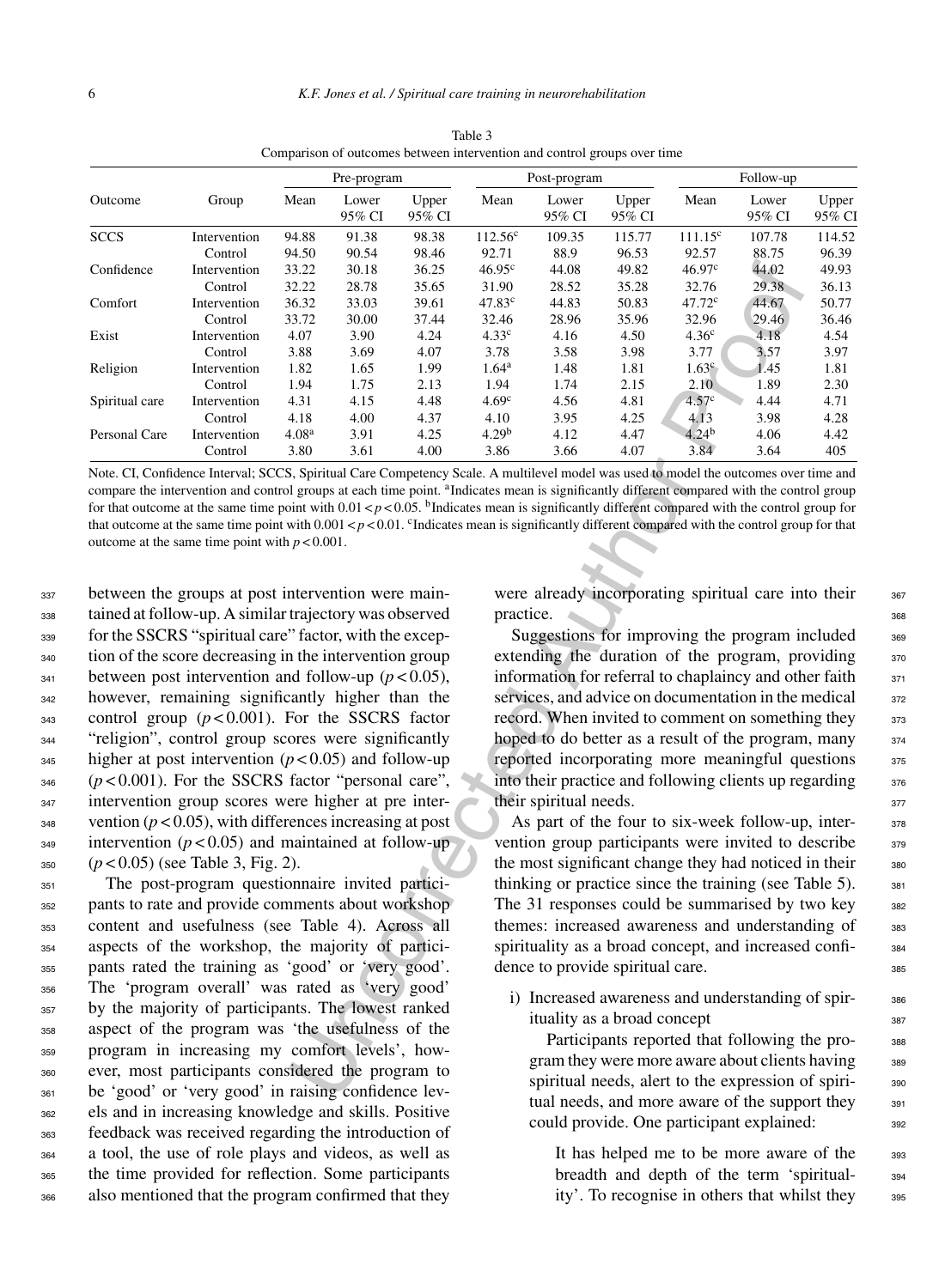

Fig. 2. Comparison of intervention and control groups' scores on SCCS, and SSCRS factors.

| Workshop satisfaction ratings $(N=41)$                              |           |         |         |          |           |
|---------------------------------------------------------------------|-----------|---------|---------|----------|-----------|
| Aspect of program                                                   | Very Poor | Poor    |         | Good     | Very Good |
|                                                                     | (%)       | $N(\%)$ | $N(\%)$ | $N(\%)$  | $N(\%)$   |
| Overall, I found the program today was                              | 0(0.0)    | 0(0.0)  | 0(0.0)  | 9(21.9)  | 32(78.0)  |
| The time allocated to cover each section                            | 0(0.0)    | 0(0.0)  | 1(2.4)  | 15(36.6) | 25(61.0)  |
| The balance between theoretical and practical content               | 0(0.0)    | 0(0.0)  | 1(2.4)  | 14(34.1) | 26(63.4)  |
| The usefulness of the content in relation to my workplace situation | 0(0.0)    | 0(0.0)  | 1(2.4)  | 11(26.8) | 29(70.7)  |
| The program content                                                 | 0(0.0)    | 0(0.0)  | 1(2.4)  | 14(34.1) | 26(63.4)  |
| The role play exercise                                              | 0(0.0)    | 0(0.0)  | 2(4.9)  | 21(51.2) | 18 (43.9) |
| The level of interaction encouraged by the facilitator              | 0(0.0)    | 0(0.0)  | 0(0)    | 11(26.8) | 30(73.2)  |
| The use of relevant language and case examples by the facilitator   | 0(0.0)    | 0(0.0)  | 1(2.4)  | 7(17.1)  | 33(80.5)  |
| The usefulness of the program in increasing my knowledge and skills | 0(0.0)    | 0(0.0)  | 3(7.3)  | 10(23.4) | 28(68.3)  |
| The usefulness of the program in increasing my confidence           | 0(0.0)    | 0(0.0)  | 2(4.9)  | 13(31.7) | 26(63.4)  |
| The usefulness of the program in increasing my comfort levels       | 0(0.0)    | 0(0.0)  | 4(9.8)  | 14(34.1) | 23(56.1)  |

Table 4 Workshop satisfaction ratings (*N*= 41)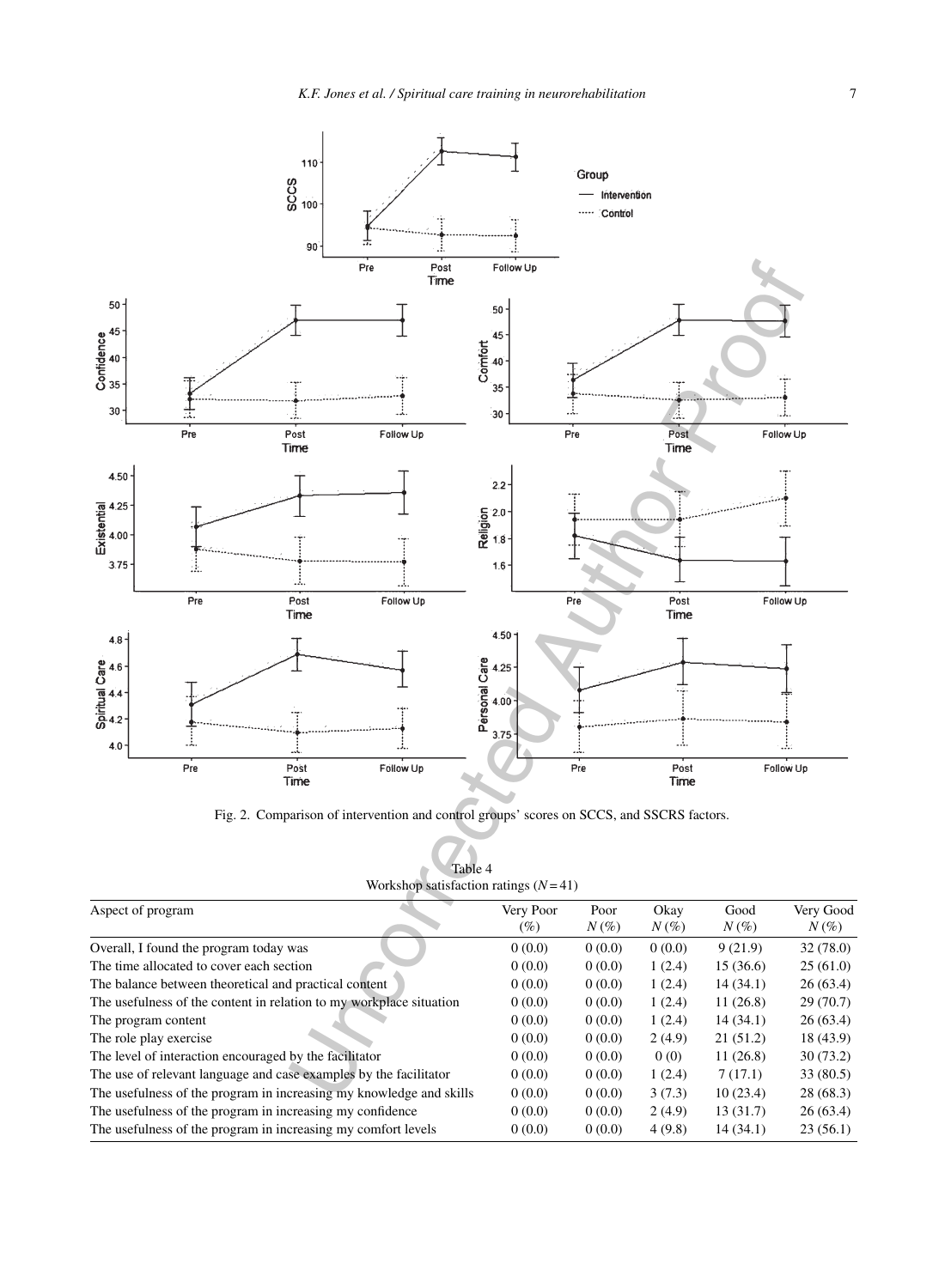| Table 5                          |
|----------------------------------|
| Most significant change $(N=31)$ |

| Increased awareness and understanding of spirituality                                                                                                                                  | Increased confidence to provide spiritual care                                                                                             |
|----------------------------------------------------------------------------------------------------------------------------------------------------------------------------------------|--------------------------------------------------------------------------------------------------------------------------------------------|
| • Greater awareness of the broad definition of what spirituality can                                                                                                                   | • Making a conscious effort to implement spiritual care holistically                                                                       |
| look like when dealing with clients                                                                                                                                                    | in my practice                                                                                                                             |
| • Being more open and aware of clients' spiritual needs                                                                                                                                | • I am more comfortable to acknowledge spiritual needs of clients                                                                          |
| • Identifying strategies for exploring spirituality during dietetic                                                                                                                    | in the context of their recovery from injury                                                                                               |
| consult. Increased awareness of spiritual practices and its                                                                                                                            | • Being able to support clients with normalising their reflections on                                                                      |
| influence on food practices when consulting with patients.<br>• More aware about spirituality and used the SICA model                                                                  | spiritual care post SCI and allowing time for them to explore this<br>• Being cognisant and supportive of a client's spiritual care needs. |
| • I am more aware of asking clients about their spiritual needs and                                                                                                                    | • Therapy is increasingly focused on choice and control of clients                                                                         |
| what gives them strength                                                                                                                                                               | • Actively listen to clients                                                                                                               |
| • Being aware of what I say and do with clients and colleagues                                                                                                                         | · Discussing spiritual needs to a greater extent. Asking more                                                                              |
| • Increased awareness of the supports that I provide can be related<br>to an individual spirituality and assisting my clients to consider                                              | questions about what we can do to assist. If they discuss one<br>aspect of spirituality (e.g. religion) and continue to enquire about      |
| these more actively.                                                                                                                                                                   | other aspect (e.g. outside/nature).                                                                                                        |
| • It has helped me to be more aware of the breadth and depth of the                                                                                                                    | • Realising the depth and breadth of what spirituality can involve                                                                         |
| term 'spirituality'. To recognise in others that whilst they may not                                                                                                                   | has provided me with more confidence discussing this topic                                                                                 |
| have a religious faith they still have a sense of well-being and                                                                                                                       | • Providing opportunity for client to talk about spirituality in an                                                                        |
| connectedness that requires care, nurture and support and that we<br>as health professionals can provide directly, support or facilitate. I                                            | informal way (e.g. what uplifts the client)<br>• Discussing spirituality during initial assessment                                         |
| appreciate more the concept of the 'whole person'.                                                                                                                                     | • Being better able to recognise a person's spiritual needs                                                                                |
| • Being more aware of the breadth of spirituality, and looking for                                                                                                                     | • Actively listening to patients about spirituality                                                                                        |
| opportunities to assist.                                                                                                                                                               | • Open discussions with work colleagues regarding concept of                                                                               |
| • Increased awareness and confidence                                                                                                                                                   | spirituality & supporting our clients                                                                                                      |
| • Has made me more aware of one spiritual needs in rehabilitation                                                                                                                      |                                                                                                                                            |
| as little or as big as it may be.                                                                                                                                                      |                                                                                                                                            |
| • Greater knowledge and understanding                                                                                                                                                  |                                                                                                                                            |
| • I have a better understanding of what spirituality is.<br>• Better understanding what spirituality is and how it can be                                                              |                                                                                                                                            |
| addressed in the inpatient setting                                                                                                                                                     |                                                                                                                                            |
| • Understanding the different aspects of spirituality and seeing how                                                                                                                   |                                                                                                                                            |
| important it was to client's that it was addressed. Using a                                                                                                                            |                                                                                                                                            |
| framework to assess spiritual needs, and how to assist client's                                                                                                                        |                                                                                                                                            |
| during their rehab.                                                                                                                                                                    |                                                                                                                                            |
| • Increasing my understanding of the different ways clients use                                                                                                                        |                                                                                                                                            |
| spirituality as a form of hope and resilience                                                                                                                                          |                                                                                                                                            |
| • Being more alert to clients expressing their spiritual needs in a<br>variety of ways (ie language such as hope, worry)<br>• An important reminder to focus on the source of people's |                                                                                                                                            |
| important life roles and areas of satisfaction or quality of life                                                                                                                      |                                                                                                                                            |
| including spiritual beliefs.                                                                                                                                                           |                                                                                                                                            |
|                                                                                                                                                                                        |                                                                                                                                            |
| may not have a religious faith they still have                                                                                                                                         | care. One participant reported that the train-                                                                                             |
| a sense of well-being and connectedness                                                                                                                                                | ing had helped them to support clients by                                                                                                  |
| that requires care, nurture and support, and                                                                                                                                           | "normalising their reflections on spiritual care                                                                                           |
| that we as health professionals can provide                                                                                                                                            | post SCI and allowing them to explore this".                                                                                               |
| directly, support or facilitate. I appreciate                                                                                                                                          | Another mentioned that they felt more com-                                                                                                 |
| more the concept of the 'whole person'.                                                                                                                                                | fortable acknowledging the spiritual needs of                                                                                              |
| Another participant expressed that the train-                                                                                                                                          | clients within the context of their recovery. Two                                                                                          |
| ing had increased their understanding of "the                                                                                                                                          | participants reported that they were actively                                                                                              |
|                                                                                                                                                                                        |                                                                                                                                            |
| different ways clients use spirituality as a form                                                                                                                                      | making a conscious effort to implement spir-                                                                                               |
| of hope and resilience". Another mentioned how                                                                                                                                         | itual care or identify strategies for exploring                                                                                            |
| understanding different aspects of spirituality                                                                                                                                        | spirituality in their work. One mentioned that                                                                                             |

beliefs).

- <sup>406</sup> understanding different aspects of spirituality <sup>407</sup> had helped them to realise how important spiri-<sup>408</sup> tuality is to clients.
- <sup>409</sup> ii) Increased confidence to provide spiritual care <sup>410</sup> The second identified theme was partici-<sup>411</sup> pants feeling more confident to provide spiritual

spirituality in their work. One mentioned that 422 they were "*asking more questions about what* 423 *we can do to assist*" and exploring more than  $424$ one source of spirituality with clients (for <sup>425</sup> example, the natural word as well as religious 426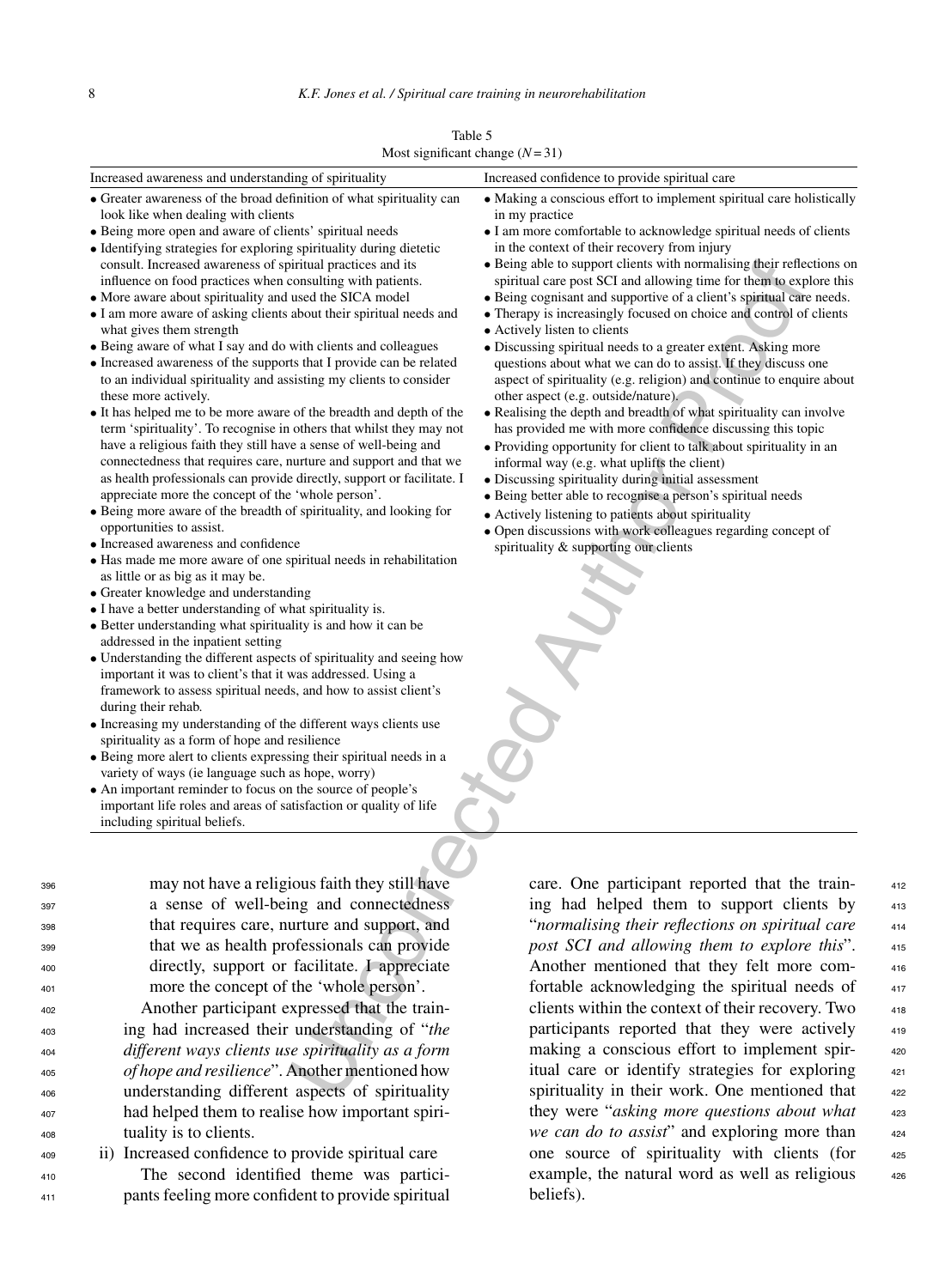#### **4. Discussion**

 This exploratory study evaluated the effectiveness of a brief spiritual care training program to expand attitudes and knowledge regarding spirituality and spiritual care, and to increase rehabilitation profes- sionals' perceived levels of competency, confidence and comfort in the delivery of spiritual care. To the best of our knowledge no other studies have trialled healthcare professional training in the area of spiritual care and neurorehabilitation. Significant increases in the primary outcome, spiritual care competency, were recorded for the intervention group at the post pro- gram timepoint and were not matched by the control group. These increases were maintained at follow- up. Similarly, in relation to the secondary outcomes the intervention group scored significantly higher scores on confidence and comfort, and demonstrated a greater understanding of spirituality and spiritual care at the post program timepoint than the con- trol group. Participant satisfaction levels regarding the program content and usefulness were high. At follow-up participants in the intervention group could identify changes in both understanding and practice in their delivery of spiritual care.

 Levels of spiritual care competency were sig- nificantly higher for the intervention group after attending the spiritual care training program. In- creases in spiritual care competency have been reported in other studies investigating the effects of spiritual care training. A recent study by Pearce, Par- garment, Oxhandler, Vieten and Wong (2019) with mental health providers (the majority of whom were psychologists, social workers, counsellors) found an online training program to be successful in improving spiritual care competencies. Spiritual care competen- cies improved at post-testing, after an eight-module online training program. Although the current pro- gram was much less time-intensive, similar results were achieved and maintained at follow-up, suggest- ing that even a small amount of training can bring about significant change.

 Confidence and comfort levels in delivering spir- itual care were also significantly higher for the intervention group at post and follow-up testing. Other spiritual care programs have indicated that brief training in spiritual care can be effective in improving confidence and comfort levels (Cerra & Fitzpatrick, 2008; Meredith et al., 2012). Perspectives on spirituality and spiritual care also changed for the intervention group, evident from participant scores on the SSCRS (McSherry et al., 2002). Compared

competency, conducted that elements, for example lactilicating religious<br>
in figure times and thowing kindness). These findings aligned with the content of the program which ener studied with the content of the program whi with the control group, the factors most likely to indicate change were participant ratings on Existential 479 Spirituality (view that spirituality is concerned with people's sense of meaning, purpose, value, peace and <sup>481</sup> creativity) and Spiritual Care (view of spiritual care in its broadest sense including religious and existen-<br>483 tial elements, for example facilitating religious rituals and showing kindness). These findings aligned well  $_{485}$ with the content of the program which encouraged 486 participants to adopt broad definitions of spiritual-<br>487 ity and spiritual care in their practice. The factors which did not change were Religiosity (view that spirituality is only about religious beliefs) and Personal <sup>490</sup> Care (taking account of people's beliefs, values and <sup>491</sup> dignity). In fact, the scores for the control group on Religiosity were higher than the intervention group 493 at post and follow-up timepoints. High scores on <sup>494</sup> this item suggest that participants are more likely to hold the view 'that spirituality is only about religious beliefs'. Therefore, lower results for the intervention group around religiosity fit with the program content, which actively discouraged participants from considering spirituality as interchangeable with religion. Respecting people's beliefs, values and dignity is well  $_{501}$ incorporated into most healthcare professional training, and therefore little difference between groups on this factor was not surprising.

The qualitative findings of this study enrich the 505 quantitative findings. Answers to the question about  $\qquad$  506 "most significant change" at follow-up suggest that 507 shifting perceptions of spirituality and spiritual care 508 may be linked with levels of confidence or comfort. Such a finding reinforces the notion that a small  $_{510}$ change in attitude and understanding can bring about benefits that extend beyond knowledge alone. Participant satisfaction levels were high, suggesting that a 513 two-module program had good levels of acceptabil-<br>514 ity for staff, and the program was well attended. The  $\frac{515}{215}$ majority of healthcare professionals undertaking the 516 training completed both modules.

This study had a number of limitations. Although this was a controlled trial, participants were not randomised to the two conditions. The intervention was delivered at one site and the number of staff participating in the training was modest. Participant skills or <sub>522</sub> behaviour change were only evaluated by self-report  $\qquad$  523 at the follow-up time point and we were unable to determine whether clients reported any changes as 525 a result. Furthermore, due to the time constraints of  $\qquad$  526 the project, a six-week follow-up period was decided upon. This did not allow all the participants to apply  $\frac{528}{2}$ what they had learnt from the program. Despite these  $\frac{528}{2}$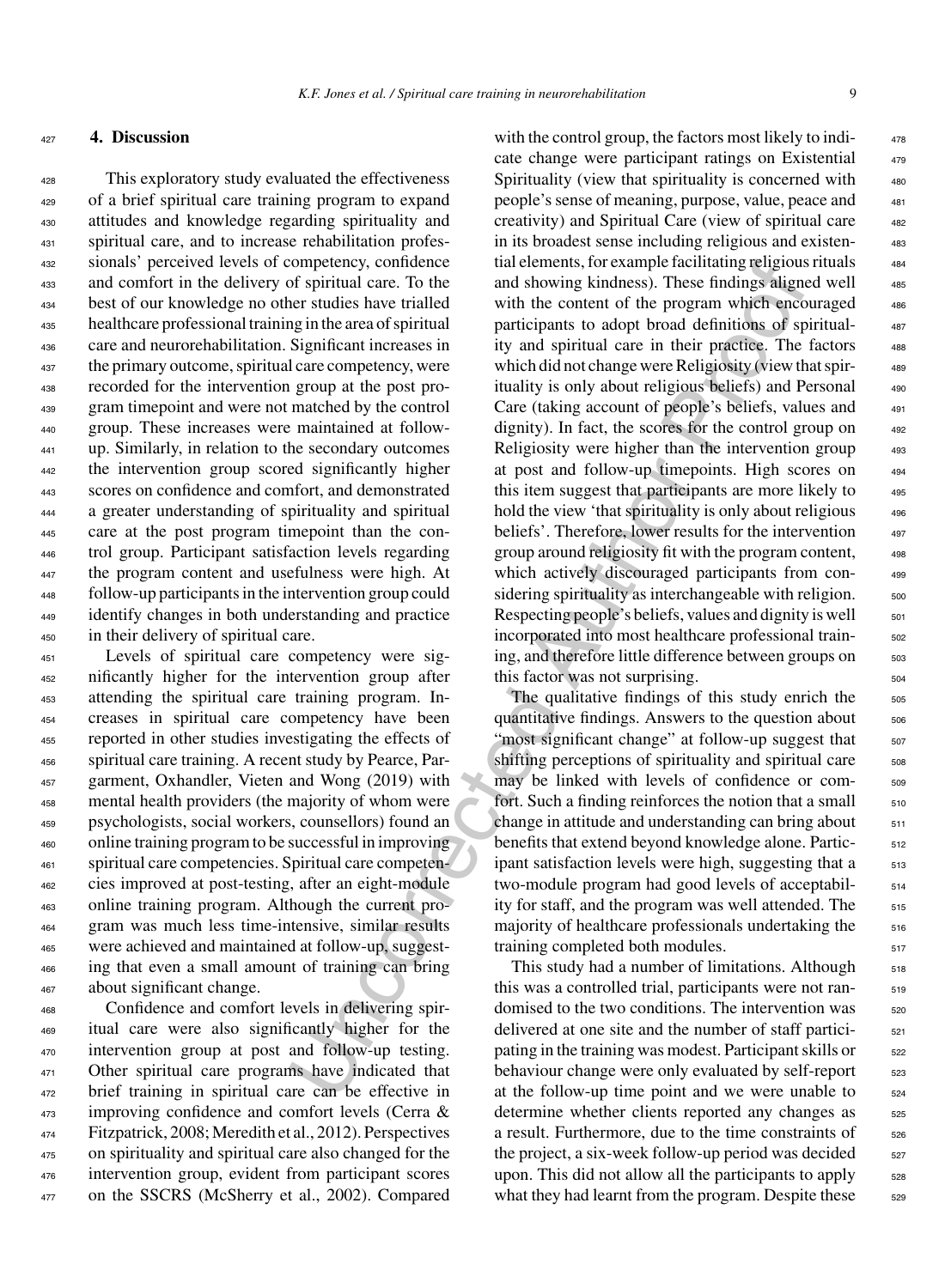limitations, the findings of this exploratory study would support larger, randomised controlled trials of spiritual care education programs in the field of rehabilitation.

#### <sup>534</sup> **5. Conclusion**

g principles was that<br>
scrn, A., & Fitepanick, K. (2008). Can in-service stand<br>  $\alpha$  by all healthcare pro-<br>  $Z(4)$ , Da-130). (A) and Healthcare pro-<br>  $Z(4)$ , A) and  $\alpha$  by the distribution in the standard of Colombal an The program's underlying principles was that spiritual care can be provided by all healthcare pro- fessionals and is relevant to staff in all areas of healthcare, including neurorehabilitation. Training which increases staff competency, comfort, confi- dence and understanding regarding the delivery of spiritual care will enhance the ability of healthcare services to embrace the needs of the whole person. That this training can be achieved over a brief period of time is promising and suggests that training need not be time-intensive or arduous for participants. Future research could expand the findings of this study by incorporating larger trials of the program and with rehabilitation professionals from a wider range of religious faith backgrounds. Intervention programs which address spirituality with rehabilitation clients and their family members directly would also be wor- thy of consideration. Such research will contribute to a growing acknowledgement that incorporating spir- itual care into rehabilitation practice is both valuable and achievable.

# <sup>556</sup> **Acknowledgments**

 The authors would like to thank all the health pro- fessionals who participated in this study, and Royal Rehab, Liverpool Brain Injury Rehabilitation Unit, Prince of Wales Spinal Injuries Unit and Community of Christ for their support. We would also like to thank Jackie Francis for her assistance on this project.

- <sup>563</sup> **Conflict of interest**
- <sup>564</sup> The authors report no conflicts of interest.

### <sup>565</sup> **References**

 Austin, P., Macleod, R., Siddall, P. J., McSherry, W., & Egan, R. (2016). The ability of hospital staff to recognise and meet patients' spiritual needs: a pilot study. *Journal for the Study of Spirituality*, *6*(1), 20-37.

- Best, M., Butow, P., & Olver, I. (2016). Palliative care specialists' 570 beliefs about spiritual care. *Support Care Cancer*, *24*, 3295- <sup>571</sup> 3306. 572
- Braun, V., & Clarke, V. (2006). Using thematic analysis in psychology. *Qualitative Research in Psychology*, *3*, 77-101. <sup>574</sup>
- Canda, E. R., & Furman, L. D. (2009). Spiritual diversity in social 575 *work practice: the heart of helping*. Cary, NC: Oxford Univer- 576 sity Press. 577
- Cerra, A., & Fitzpatrick, K. (2008). Can in-service education help 578 prepare nurses for spiritual care? *Journal of Clinical Nursing*, 579 *25*(4), 204-209. <sup>580</sup>
- Cobb, M., Puchalski, C. M., & Rumbold, B. (Eds.). (2012). *Oxford* <sup>581</sup> *textbook of spirituality in healthcare*. Oxford: Oxford Univer- <sup>582</sup> sity Press. 583
- Davis, D. E., Rice, K., Hook, J. N., Van Tongeren, D. R., DeBlaere, 584 C., Choe, E., & Worthington, E. (2015). Development of the 585 sources of spirituality scale. *Journal of Counselling Psychol-* 586 *ogy*, *62*(3), 503-513. 587
- Fricchione, G., & Nejad, S. (2012). Resilience and coping. In M. 588 Cobb, C. Puchalski, & B. Rumbold (Eds.), *Oxford Textbook* <sup>589</sup> *of Spirituality in Healthcare* (pp. 367-373). Oxford: Oxford 590 University Press. 591
- Gallison, B., Xu, Y., Jurgens, C., & Boyle, S. (2012). Acute care  $\qquad$  592 nurses' spiritual care practices. *Journal of Holistic Nursing*, <sup>593</sup> *31*(2), 95-103. <sup>594</sup>
- Hodge, D. R. (2013). Implicit spiritual assessment: An alternative 595 approach for assessing client spirituality. *Social Work*, 58(3), 596 223-230. <sup>597</sup>
- Johnstone, B., Glass, B. A., & Oliver, R. E. (2007). Religion 598 and disability: clinical, research and training considerations 599 for rehabilitation professionals. *Disability and Rehabilitation*, 600 29(15), 1153-1163. 601
- Jones, K. F., Dorsett, P., Briggs, L., & Simpson, G. (2018). The 602 role of spirituality in spinal cord injury (SCI) rehabilitation: 603 exploring health professional perspectives. *Spinal Cord Series* 604 *and Cases*, 4(1), 54. doi:10.1038/s41394-018-0078-3 605
- Jones, K. F., Dorsett, P., Simpson, G., & Briggs, L. (2018). Moving 606 forward on the journey: spirituality and family resilience after 607 spinal cord injury. *Rehabilitation Psychology*, 63(4), 521-531. 608 doi:10.1037/rep0000229 609
- Jones, K. F., Pryor, J., Care-Unger, C., & Simpson, G. K. (2018). 610 Spirituality and its relationship with positive adjustment fol-<br>611 lowing traumatic brain injury: a scoping review. *Brain Injury*, 612 1-11. doi:10.1080/02699052.2018.1511066 613
- Jones, K. F., Pryor, J., Care-Unger, C., & Simpson, G. K. (2020). <sup>614</sup> Rehabilitation health professionals' perceptions of spirituality 615 and spiritual care: The results of an online survey. *NeuroReha-* <sup>616</sup> *bilitation*, 46(1), 17-30. doi:10.3233/NRE-192857 617
- Jones, K. F., Simpson, G. K., Briggs, L., & Dorsett, P. (2016). Does 618 spirituality facilitate adjustment and resilience among individinteractional uals and their families after SCI? *Disability and Rehabilitation*, 620 *38*(10), 921-935. <sup>621</sup>
- Koenig, H. G. (2012). Religion, spirituality, and health: the 622 research and clinical implications. *ISRN Psychiatry*, *2012*, <sup>623</sup> 1-33. <sup>624</sup>
- McSherry, W. (1997). *A descriptive survey of nurses' percep-* <sup>625</sup> tions of spirituality and spiritual care. The University of Hull, 626 Hull. 627
- McSherry, W., Draper, P., & Kendrick, D. (2002). The construct 628 validity of a rating scale designed to assess spirituality and 629 spiritual care. *International Journal of Nursing Studies*, 39, 630 723-734. <sup>631</sup>